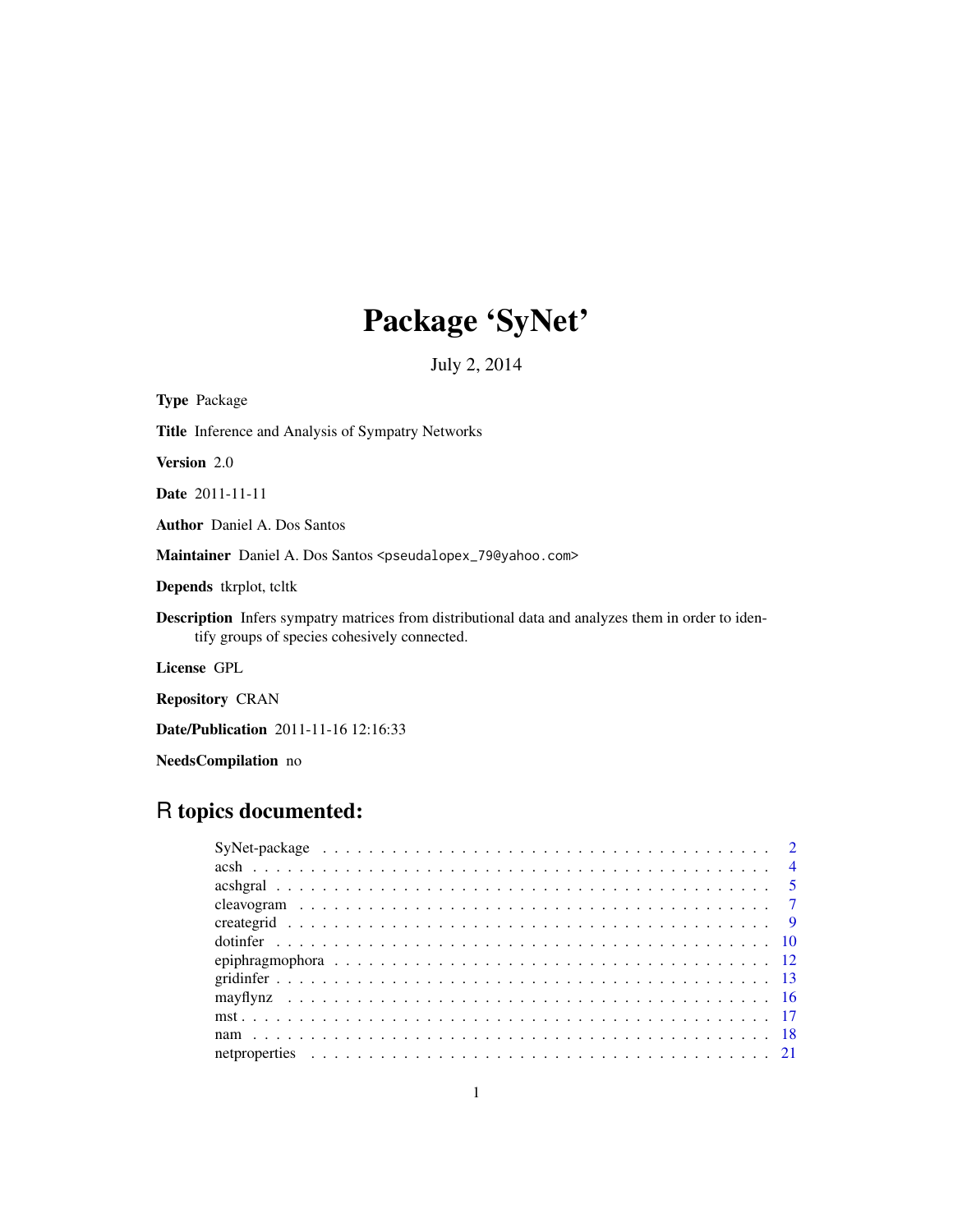## <span id="page-1-0"></span>2 SyNet-package

| Index | 39 |
|-------|----|
|       |    |

SyNet-package *Inference and Analysis of Sympatry Networks*

## Description

Historical Biogeography focuses basically on sympatry patterns among species. SyNet extracts hypotheses of sympatry from available distributional evidence and integrates them into weighted and binary sympatry networks. SyNet tests the adequacy of networks to be segregated into groups of species cohesively sympatric (units of co-occurrence). It identifies units of co-occurrence from the more inclusive network where they are embedded. NAM algorithm iteratively removes intermediary species that are linked to those units otherwise disconnected. Here, you can do among other things: i) to analyze the spatial affinity between sets of records and ii) to explore dynamically the cleavogram associated to the analysis of sympatry networks. You can track many new ideas on numerical classification throughout the examples of functions. Remarkably, geographical data associated to any network partitioning can be exported to KML files which can be opened via Google Earth.

## Details

| Package: | SyNet            |
|----------|------------------|
| Type:    | Package          |
| Version: | 2.0              |
| Date:    | $2011 - 11 - 11$ |
| License: | GPL              |
|          |                  |

## Author(s)

Daniel A. Dos Santos <dadossantos@csnat.unt.edu.ar>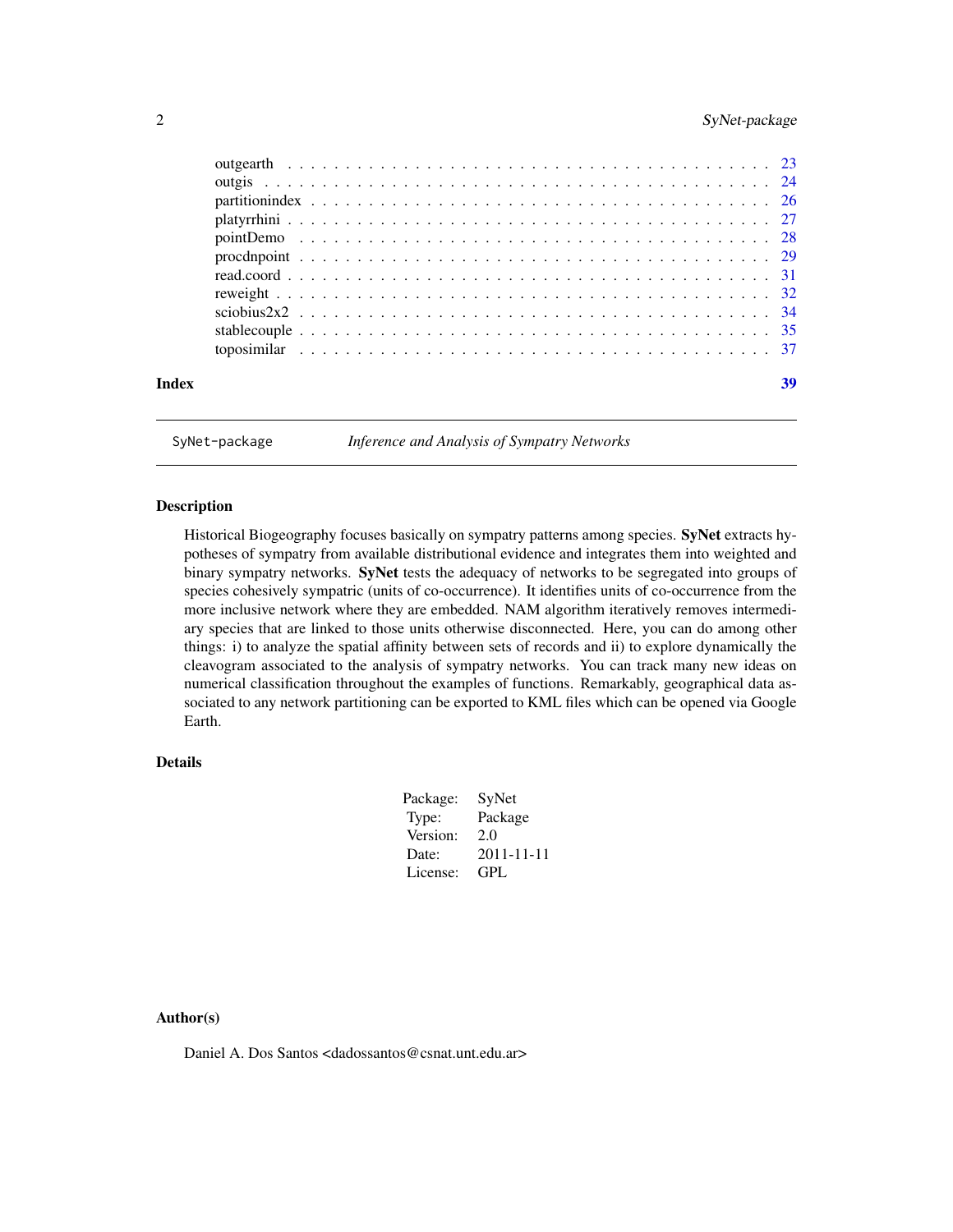## SyNet-package 3

## References

Dos Santos D.A., Fernandez H.R., Cuezzo M.G., Dominguez E. 2008. *Sympatry Inference and Network Analysis in Biogeography.* Systematic Biology 57:432-448.

Dos Santos D.A., Cuezzo M.G., Reynaga M.C., Dominguez E. 2011. *Sympatry Inference and Network Analysis in Biogeography*. Systematic Biology (in press)

```
data(sciobius2x2)
# Derive a sympatry matrix from distributional table.
# Entries equal to 1 mean co-extensive sympatry.
infer <- gridinfer(dntable = sciobius2x2)
# Run NAM method on the previously inferred sympatry network
outnam <- nam(infer)
# Extract the sympatry network with elements optimally rearranged
# according to the NAM sequence of splitting events.
sm <- outnam$mt
# Plot the original network
forgraph \leq seq(0, by = 2*pi/47, length = 47)
xcoord <- cos(forgraph)
ycoord <- sin(forgraph)
plot(xcoord, ycoord, main = "SCIOBIUS Sympatry Network",
     xlab = "", ylab = "", pch = 19, col = 2, cex = 1.3, axes = FALSE)
text (xcoord*1.05, ycoord*1.05, outnam$leaves)
for (i in 1:46)
  for (j in (i+1):47)
    if(sm[i,j] > 0) lines (c(xcoord[i], xcoord[j]), c(ycoord[i], ycoord[i]))mtext("Subnetwork 0 (Original network)", side = 1, line = 2, col = 4)
# Next, we define a control window to go from initial network to the last sub-network.
# Here, you can visualize the intrinsic dynamic associated to the iterative removal
# of intermediary species.
subnet <-0onClick <- function(action) {
  if(action == 1) subnet <<- 0
  if(action == 2) subnet <<- pma(0, \text{ subnet} - 1)if(action == 3) subnet <<- pmi (outnam$nsub - 1, subnet + 1)
  if(action == 4) subnet <<- outnam$nsub - 1
  notremoved <- outnam$LastNet >= subnet
  plot(xcoord, ycoord, main = "SCIOBIUS Sympatry Network",
       xlab = "", ylab = "", type = "n", axes = FALSE)points(xcoord[notremoved], ycoord[notremoved], pch = 19, col = 2)
  text (xcoord[notremoved]*1.05, ycoord[notremoved]*1.05, outnam$leaves[notremoved])
  for (i in 1:( outnam$nsp - 1)){
     if(!notremoved[i]) next
     for (j in (i+1):outnam$nsp) {
        if(!notremoved[j]) next
        if(\text{sm}[i,j] > 0) lines (c(xcoord[i], xcoord[j]), c(ycoord[i], ycoord[j]))}
  }
  mtext(paste("Subnetwork", subnet), side = 1, line = 2, col = 4)
}
```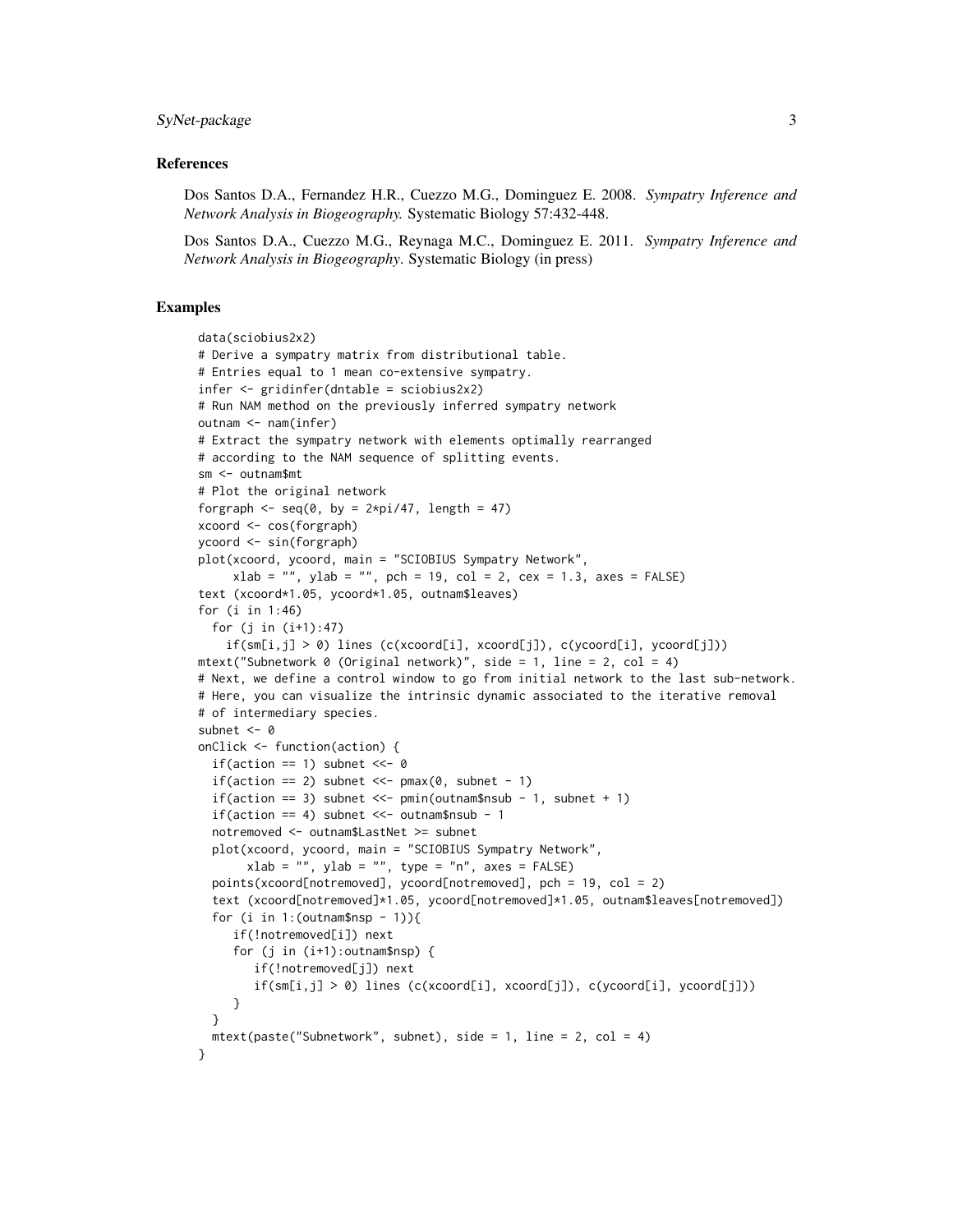```
## Not run:
tt <- tktoplevel()
tkwm.title(tt, "Evolution of NAM ...")
but1 <- tkbutton(tt, text = "<<", command = function(...) onClick(1), padx = 20)
but2 <- tkbutton(tt, text = "<", command = function(...) onClick(2), padx = 20)
but3 <- tkbutton(tt, text = ">", command = function(...) onClick(3), padx = 20)
but4 <- tkbutton(tt, text = ">>", command = function(...) onClick(4), padx = 20)
tkgrid(tklabel(tt, text = "*** Change Sub-Network ***", font = "Times 16", foreground = "blue"),
       columnspan = 4)tkgrid(but1, but2, but3, but4)
#Finally, type the following command to see the cleavogram called 'outnam':
cleavogram()
```

```
## End(Not run)
```
<span id="page-3-1"></span>

acsh *Average Cost for Spatial Homogenization*

#### **Description**

Produces a weighted matrix of spatial association between species from points of occurrence.

#### Usage

acsh(dotdata)

## Arguments

dotdata Object of class 'dotdata'

## Details

This function performs pairwise comparisons between species point sets. It calculates the average displacement required to achieve homopatry between species. If two species share all their records they are said to be homopatric (etymologically, with the same territory).

Given two sets of points A and B, the measure ACSH as described in Dos Santos et al. (2011) corresponds to the weighted average across the nearest interspecific distances between the elements of A and B. The weight assigned to each element is proportional to the mean length of MST arcs incident to it. Close affinity between distributions is suggested when they deliver an ACSH score near to zero.

## Value

Returns a matrix that expresses the dissimilarity between species point sets via non-negative real values.

## Author(s)

Daniel A. Dos Santos <dadossantos@csnat.unt.edu.ar>

<span id="page-3-0"></span>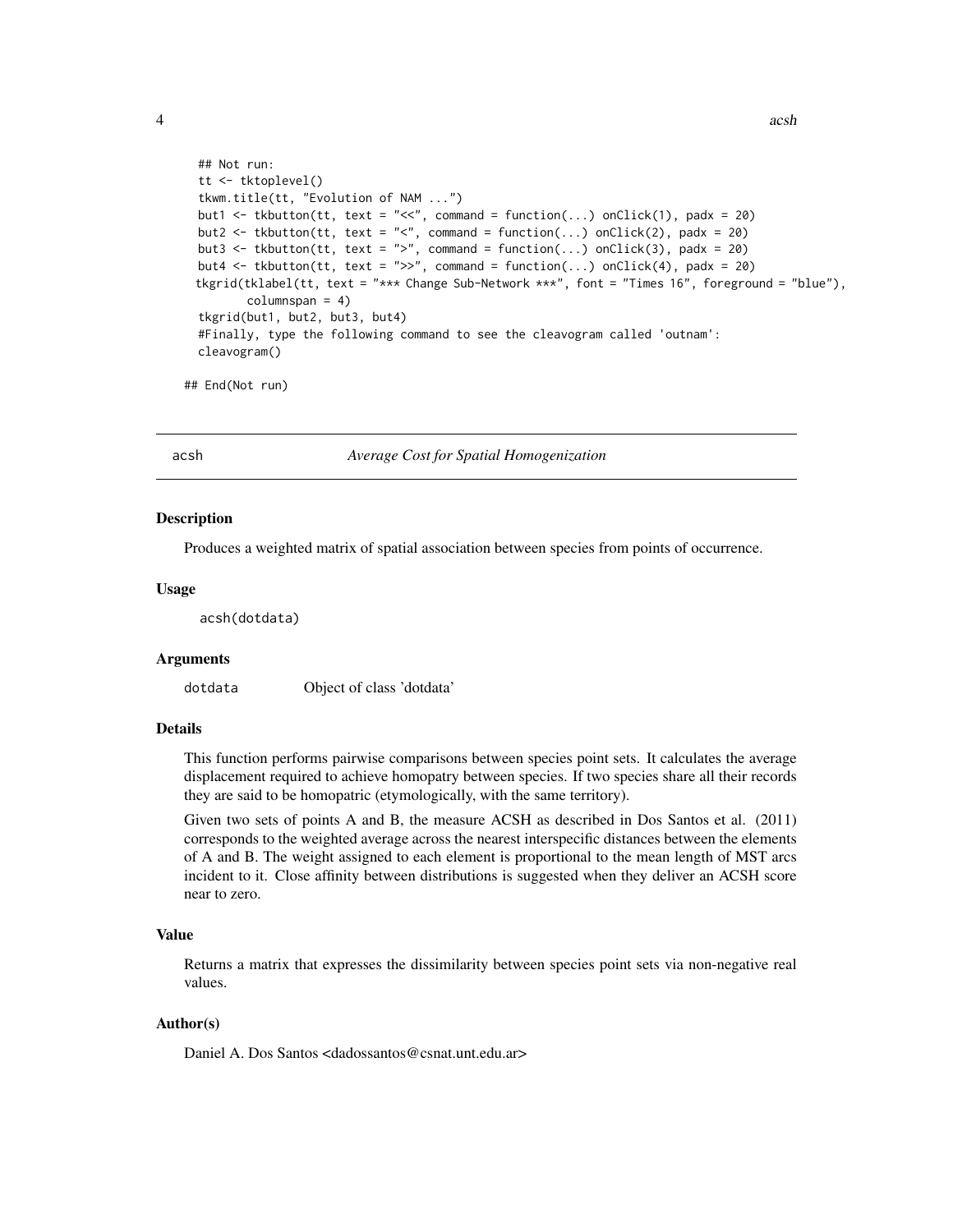#### <span id="page-4-0"></span>acshgral 5 September 2014 at 2014 at 2014 at 2014 at 2014 at 2014 at 2014 at 2014 at 2014 at 2014 at 2014 at 2

## References

Dos Santos D.A., Cuezzo M.G., Reynaga M.C., Dominguez E. 2011. *Towards a Dynamic Analysis of Weighted Networks in Biogeography.* Systematic Biology (in press).

## See Also

Objects of class 'dotdata' are created via [procdnpoint](#page-28-1).

## Examples

```
data(mayflynz)
aux <- procdnpoint(mayflynz) #Pre-processing
head(acsh(aux)) #Generates the dissimilarity matrix and displays some of its values
```
## acshgral *Generalized ACSH score*

#### Description

Returns the ACSH score for some set of species of any cardinality.

#### Usage

acshgral(dotdata, species)

#### Arguments

| dotdata | Object of class 'dotdata'                                |
|---------|----------------------------------------------------------|
| species | Vector of indices specifying the target group of species |

## Details

This function generalizes the notion of the ACSH score for pairs of species. It may consider simultaneously many elements from a pool of species. For a given universe of records, the overall ACSH averages the longest interspecific gap measured at each point. The interspecific gap corresponds to the shortest distance between a single point and a given set of species points.

I have implemented a procedure of agglomerative hierarchical clustering based on this measure. I think that results are very promising in the context of marked spatial point processes. This procedure advances on the classification problem stated by Mane et al. (2006). Basically, the idea consists of iteratively merging two items into a larger inclusive cluster so that the generalized acsh score is minimal across the totality of feasible merging scenarios.

#### Value

A single non-negative real number that denotes the cost (in terms of imaginary spatial displacement) to achieve complete overlap between distributions.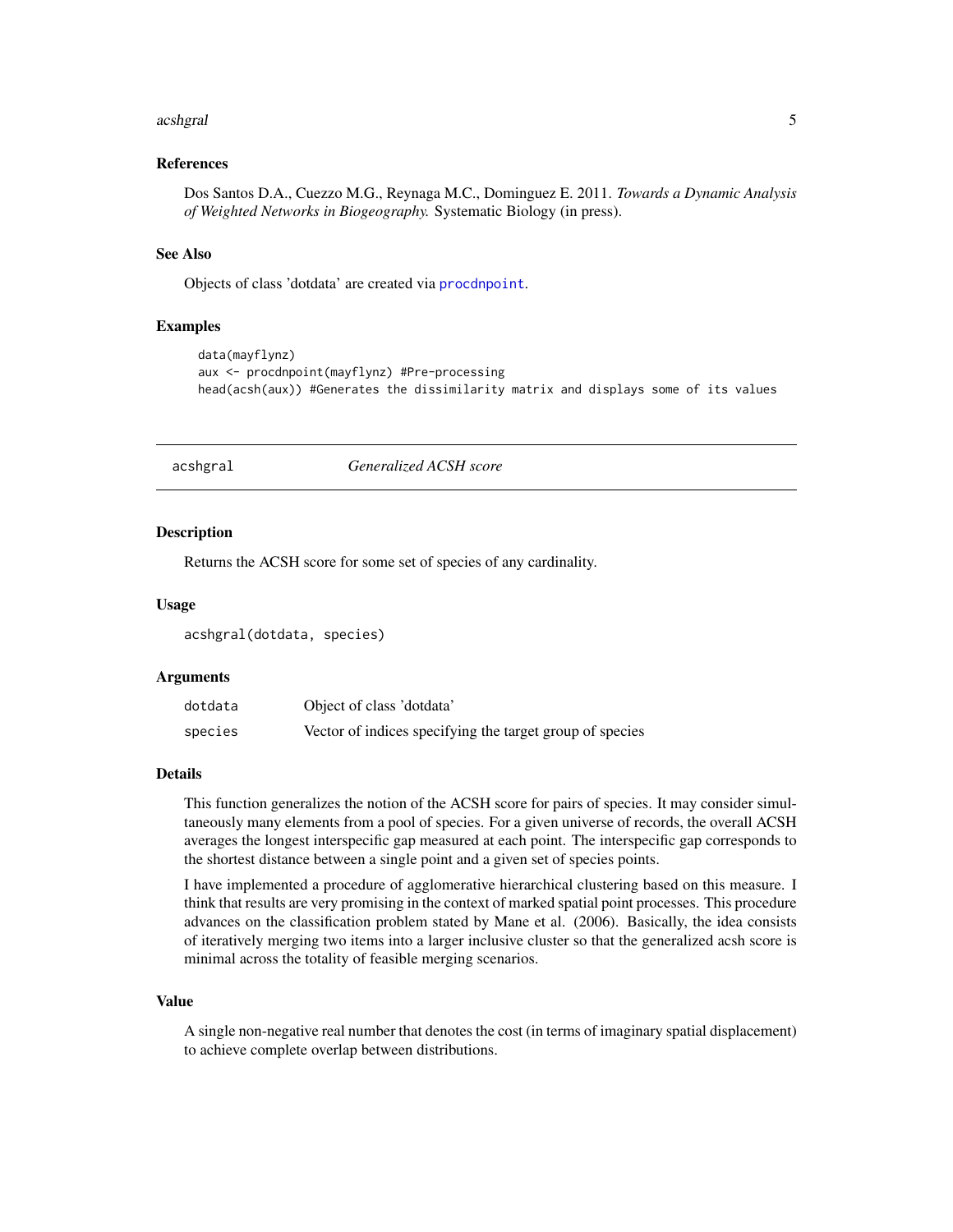## <span id="page-5-0"></span>Author(s)

Daniel A. Dos Santos <dadossantos@csnat.unt.edu.ar>

#### References

Dos Santos D.A., Cuezzo M.G., Reynaga M.C., Dominguez E. 2011. *Towards a Dynamic Analysis of Weighted Networks in Biogeography.* Systematic Biology (in press).

Mane S., Kang J., Shekhar S., Srivastava J., Murray C., Pusey A. 2006. *Identifying Clusters in Marked Spatial Point Processes: A Summary of Results.* Technical Report 06-006. Department of Computer Science and Engineering, University of Minnesota.

## See Also

The function [acsh](#page-3-1) addresses pairwise comparisons between species point sets.

```
data(mayflynz)
procnz <- procdnpoint(mayflynz)
nsp <- length(procnz$Label)
testmt <- acsh(procnz)
# Following, we will produce a matrix of ACSH scores for pairs of species,
# but now with the generalized form.
calcmt \leq matrix(0, nrow = nsp, ncol = nsp)
for(i in 1:(nsp-1))
  for(j in (i+1):nsp)
    cal[i,j] <- acshgral(procnz, c(i, i))all(calcmt + t(calcmt) == testmt)#The previous statement should be TRUE because the generalized ACSH
#corresponds to the standard pairwise ACSH when
#two species are submitted to the function "acshgral".
################
################
# This code makes explicit the above idea of hierarchical clustering based on the minimization
# of the ACSH profile throughout the nested structure of groups formed during the merging process
diag(testmt) <- Inf
newdist <- matrix(-1, nsp, nsp)
notation <- as.character(1:nsp)
classes <- 1:nsp
analyze <- array(TRUE, nsp)
while(max(classes)!= 1) {
  aux <- which.min(testmt)
  items <- sort(c(row(testmt)[aux], col(testmt)[aux]))
  #Update cluster structure and ACSH scores
  ngr <- which(classes %in% items)
  classes[ngr] <- items[1]
 notation[items[1]] <- paste("(", notation[items[1]], " ", notation[items[2]], ")", sep = "")
  newdist[items[1], items[2]] <- newdist[items[2], items[1]] <- testmt[aux]
  analyze[items[2]] <- FALSE
  testmt[items, ] <- testmt[, items] <- Inf
  for(i in which(analyze)) {
```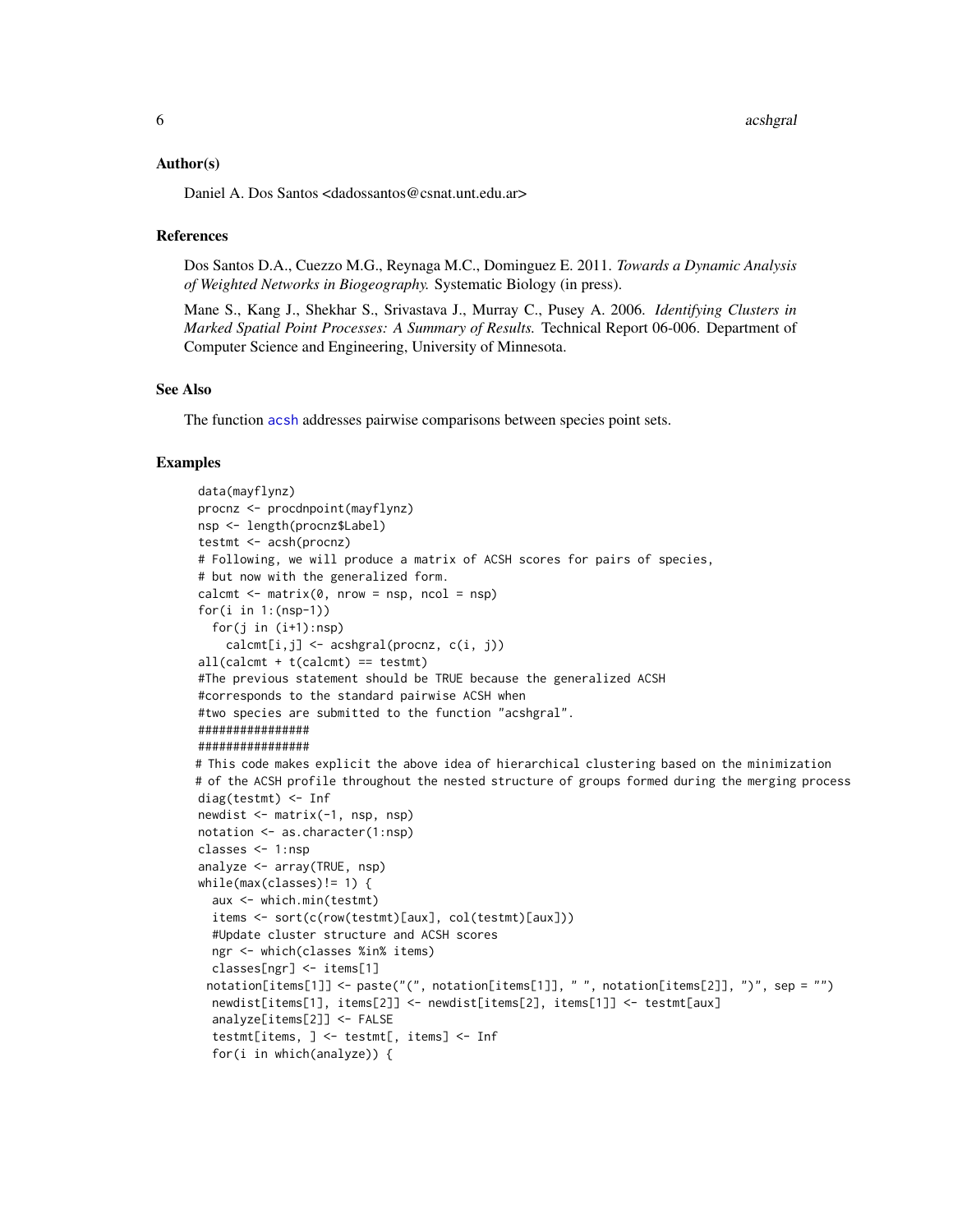## <span id="page-6-0"></span>cleavogram 7

```
ogr <- which(classes == classes[i])
    if(i == items[1]) next
    testmt[items[1], i] <- testmt[i, items[1]] <- acshgral(procnz, c(ngr, ogr))
  }
}
#Plot the respective dendrogram
tt <- max(newdist) + 1
newdist <- ifelse(newdist == -1, tt, newdist)
plot(hclust(as.dist(newdist), method = "single"), label = procnz$Label,
     cex = 0.7, xlab = "", ylab = "Generalized ACSH")
#Display relationships into a parenthetical notation. You can track the indices of the species in the
#leaves of the following dendrogram
plot(hclust(as.dist(newdist), method = "single"))
cat(notation[1])
```

```
cleavogram Cleavogram
```
#### **Description**

Using a graphical user interface (GUI) this function plots an interactive cleavogram, and allows the search of connected groups of species under different scenarios of cohesiveness.

## Usage

cleavogram()

#### Details

The cleavogram is a visual tool for exploring the structural changes in a sympatry network as the removal of intermediary species proceeds. See the referenced paper for more information.

The main window has three panels. The upper left panel is the cohesiveness manager. Here, the values of the cohesiveness parameters can be specified. If connected dyads are considered to be meaningful entities itself, keep transitivity to 0 and eccentricities set 'NONE'. The lower left panel exhibits in real time the spatial expressions of the current selected branch of the cleavogram. The right panel holds the cleavogram. There are several buttons at the left of the cleavogram to change its general appearance.

A left click on the cleavogram displays a contextual menu to copy/save the plot for further editing actions. The double right click opens a new window to better explore the spatial expression associated to the target branch of the cleavogram. If you press down the left hand mouse button, and while keeping it pressed you move the mouse pointer throughout the cleavogram, branches are highlighted in blue and the geographical panel refreshes accordingly.

There is a combo box with a list of species (i.e. vertices of the network or leaves of the cleavogram) below the cleavogram panel. This enables to traverse the cleavogram from the root to the respective leaf, emphasizing the trajectory with a distinctive line. This is a nice resource to see the distribution of sister taxa over the cleavogram.

Menu Analysis allows to perform flat partitions following different search strategies. It also launches a visualizer of spatial expressions associated to a given flat partition.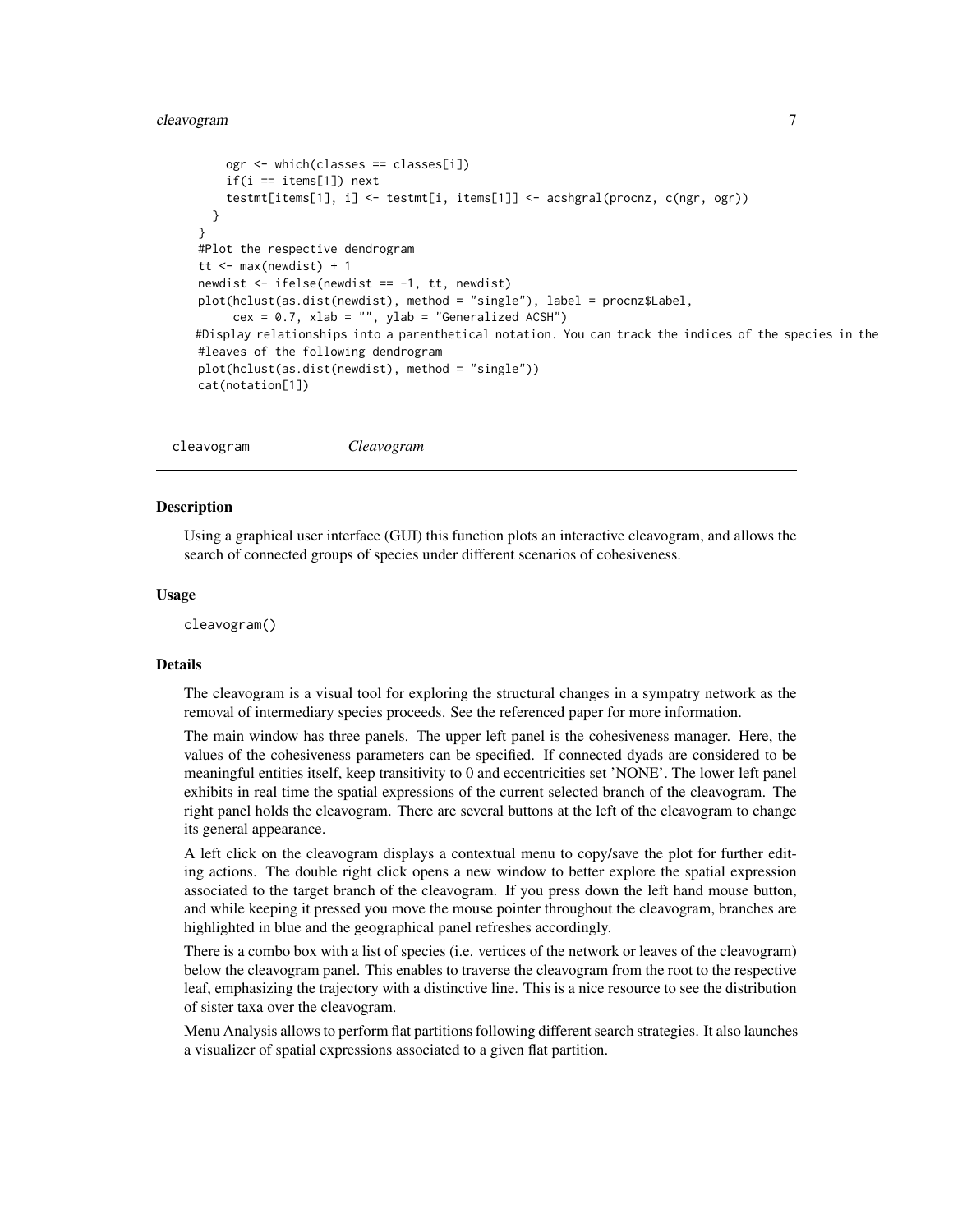## <span id="page-7-0"></span>Value

This function leaves the operating environment to allow the user access to the data. Flat partitions can be saved into an R object of class 'nampartition' provided of the next elements:

| kind      | Character. Specifies the kind of spatial data either points or grids.                                                                                            |
|-----------|------------------------------------------------------------------------------------------------------------------------------------------------------------------|
| status    | Two-columns data frame. Taxa names are located at the first column. The other<br>column refers to the classification obtained after applying the flat partition. |
| occupancy | List of records by individual taxon.                                                                                                                             |
| coords    | Two-column matrix. Values of the spatial coordinates associated to each record<br>of the data set.                                                               |

## Note

Once you have set the criteria of cohesiveness, make sure you have filtered the branches of the cleavogram satisfying those criteria. Go to menu Analysis and then Filter by criteria.

#### Author(s)

Daniel A. Dos Santos <dadossantos@csnat.unt.edu.ar>

### References

Dos Santos D.A., Cuezzo M.G., Reynaga M.C., Dominguez E. 2011. *Towards a Dynamic Analysis of Weighted Networks in Biogeography.* Systematic Biology (in press).

#### See Also

[nam](#page-17-1) creates objects of class cleavogram that can be opened by the menu Data –> Choose cleavogram ...

```
## Not run:
#NAM method applied on the example of New Zealand mayflies
data(mayflynz)
dotdata <- procdnpoint(mayflynz)
toposimilar(dotdata) -> toponz
acsh(dotdata) -> acshnz
reweight(toponz) -> toporew
#The next step consists of obtaining the binary sympatry network, that is to
#create the respective object of class 'dotinference'. This task can be done
#interactively with function dotinfer.
#Here, we will create the required 'dotinference' object by hand. The thresholding
#rule match that used by Dos Santos et al. (2011).
rslt \leq c()rslt$sm <- ifelse(acshnz < 100 & toporew > 0.8, 1, 0)
rslt$Label <- dotdata$Label
rslt$occupancy <- dotdata$occupancy
rslt$coords <- dotdata$coords
rslt$kind <- "points"
```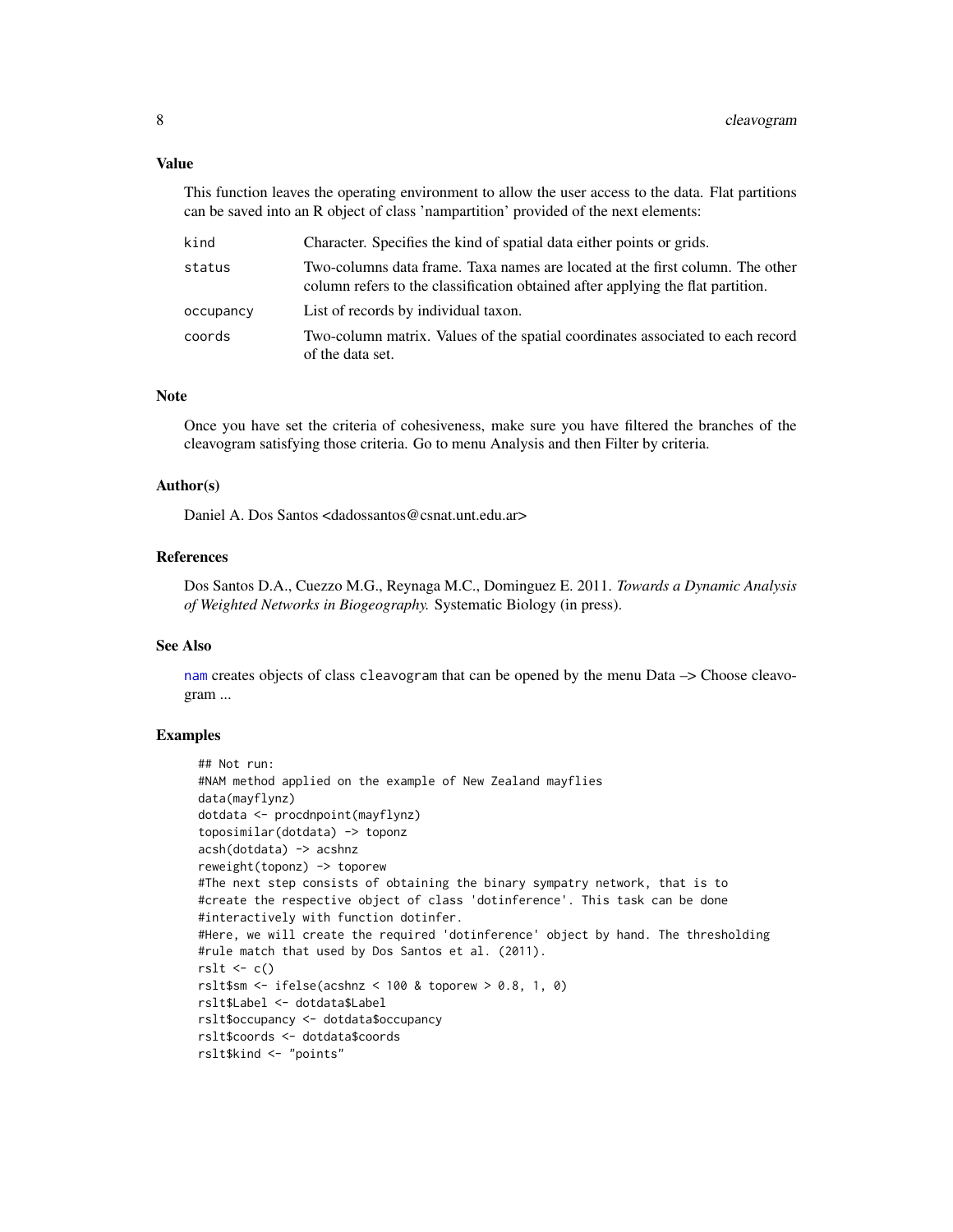#### <span id="page-8-0"></span>creategrid 9

```
class(rslt) <- "dotinference"
 #Now, run NAM over the previous created object. Then go to the cleavogram and explore it.
 outnz <- nam(rslt)
 cleavogram()
## End(Not run)
```
creategrid *Project Point Data into a Rectangular Mesh of OGUs*

## **Description**

Dispalys punctual records into a grid system and creates the respective distributional table. Actions are facilitated by a graphical user interface (GUI).

#### Usage

creategrid(dnpoint)

## Arguments

dnpoint An object of class 'dnpoint'.

#### Details

The grid parameters (cell size and upper leftmost corner) can be manually adjusted. Keep press the left mouse button and move freely on the plotting region to select the upper leftmost corner.

A choropleth of taxonomic richness is next to the graticule/gradicule under manipulation. A brief report of transformations (from points to grid) can be exported to a PDF file.

#### Value

A data frame with species and rectangular OGUs (operative geographic units) in rows and columns, respectively. The distributional table is saved into the global environment. The presence of a taxon into a given cell of the grid is coded 1, otherwise 0. The coordinates for each cell or OGU are arranged into the first two rows of the table, preceding the species themselves. The coordinates are integer numbers and match the indices of rows and columns in the grid system.

#### **Note**

Tobler (1975) is a good starting point to put the geographical reasoning based on grids into an adequate context. Grids are appealing because of their isomorphism with a matrix structure. Unfortunately, this simple method to deal with spatial data takes arbitrary decisions on features like shape, size and placement of cells over the surface. Moreover, it is divorced from the spherical model of the Earth and forces distributions to accommodate their extensions to the rectangular pattern of the grid. This last charge can be analogized with the Greek myth of Procrustes.

Procrustes lived near the city of Eleusis. He captured his victims and took them back to his iron bed and stretched them out until they fit. If the victim was too long, he would cut him off. In any case,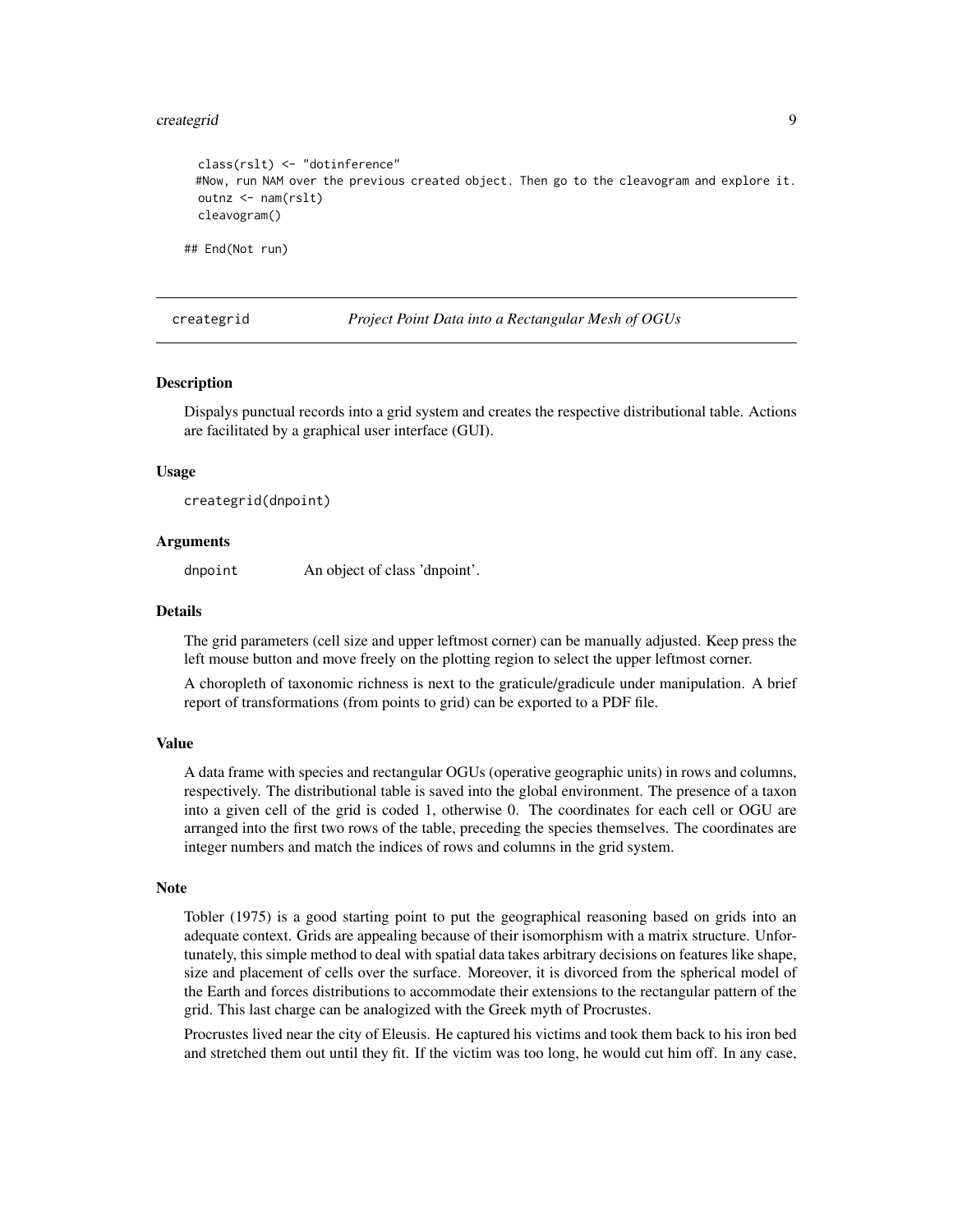he made them fit a pre-established frame. Theseus put an end to this obsession: he made the giant undergo the same 'normalizing' treatment.

## Author(s)

Daniel A. Dos Santos <dadossantos@csnat.unt.edu.ar>

## References

Tobler W. 1975. *Cellular geography.* Translation from the conference entitled "Schachbrett Modelle in der Geographie" exposed at "Arbeitskreis fur neue Methoden in der Regionalforschung", Wien.

## See Also

See [read.coord](#page-30-1) to capture point data from an external txt file

## Examples

```
data(mayflynz)
## Not run:
creategrid(mayflynz)
```
## End(Not run)

dotinfer *Inference of a Sympatry Network from Point Data*

#### Description

Using a Graphical User Interface (GUI), this function explores the pairwise relationships scored by weighted matrices of spatial association. It also helps to choose the cutoff value, creates an interactive network and plots intensity matrices.

## Usage

```
dotinfer(dotdata, mtxdata)
```
## Arguments

| dotdata | Object of class 'dotdata'.                                                    |
|---------|-------------------------------------------------------------------------------|
| mtxdata | List of weighted matrices based on the previous data. The names for each ele- |
|         | ment of this list are considered as the identity labels of matrices.          |

<span id="page-9-0"></span>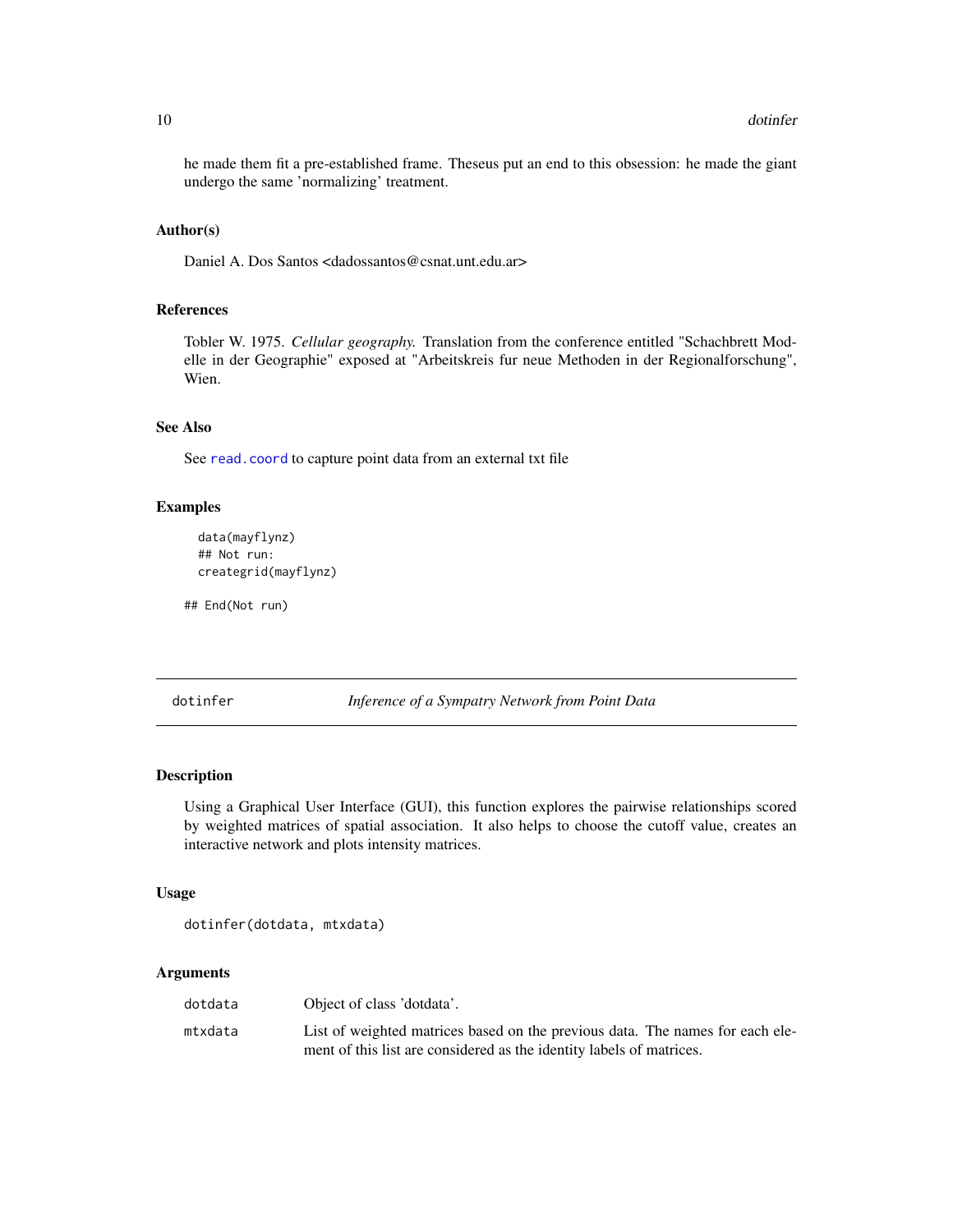#### dotinfer that the contract of the contract of the contract of the contract of the contract of the contract of the contract of the contract of the contract of the contract of the contract of the contract of the contract of

#### Details

The list of weighted matrices in addition to the list of involved taxa are loaded into two different combo boxes. It is very important to identify the right nature of the data (i.e. dissimilarity/similarity). In similarity matrices there is a direct relationship between their scores and the strength of association. On the contrary, in dissimilarity matrices there is an inverse relationship between their scores and the strength of association.

Once you have selected a given matrix of spatial association, its single linkage dendrogram is drawn. On the other hand, after you choose a given focus species, its couples are decreasingly ordered by the strength of spatial association between them. The upper left panel shows the spatial distributions of species pairs under consideration. The current focus species is indicated through red dots, whereas the current couple is represented by blue dots. There are buttons to shift the couples of the focus species, thus the user can move from more to less associated neighbors according to the values dictated by the matrix under analysis.

Thresholds are used to dichotomize a weighted matrix into a binary one. I know this procedure entails loss of information. In order to preserve the largest amount of information, the bottom right panel assists the user in this task. Thus, the strongest relationships found on the matrix are recovered using the notion of stable couples (Gale and Shapley 1962). The stable matchings are assumed to be representative of the strongest links in the underlying weighted network. Then, the distribution of affinity scores across the stable couples is estimated via kernel density estimates. The percentage under the density curve can be used as objective guideline to select the cutoff value.

Two appealing features of this interface can be found at the Display menu : i) manipulations of VAT images and ii) interactive layout of the inferred sympatry network.

The VAT approach presents pairwise association information about the set of objects O = {o\_1, ..., o\_n} as a square digital image with n\*n pixels, after the objects are suitably reordered so that the image is better able to highlight potential cluster structure. VAT operates on the matrix of association between items and transforms each score into a value in the gray tone scale.

The network derived from thresholding is displayed in an interactive graph drawing facility. Here, nodes can be picked out and moved throughout the canvas (in addition to its incident edges). The right click on a given node highlights the target node and its neighbors in red and blue colors, respectively.

## Value

An object of class 'dotinference' is created into the working environment. It is a list with components:

| sm        | An adjacency matrix that suggests $(1)$ or not $(0)$ the occurrence of a sympatric<br>link between species.    |
|-----------|----------------------------------------------------------------------------------------------------------------|
| Label     | Character vector of species labels.                                                                            |
| occupancy | List of records occupied by each species.                                                                      |
| coords    | Spatial coordinates for each record occurring in the data set. They are arranged<br>into a two columns matrix. |
| kind      | Character. Specifies the kind of distributional data, that is "points".                                        |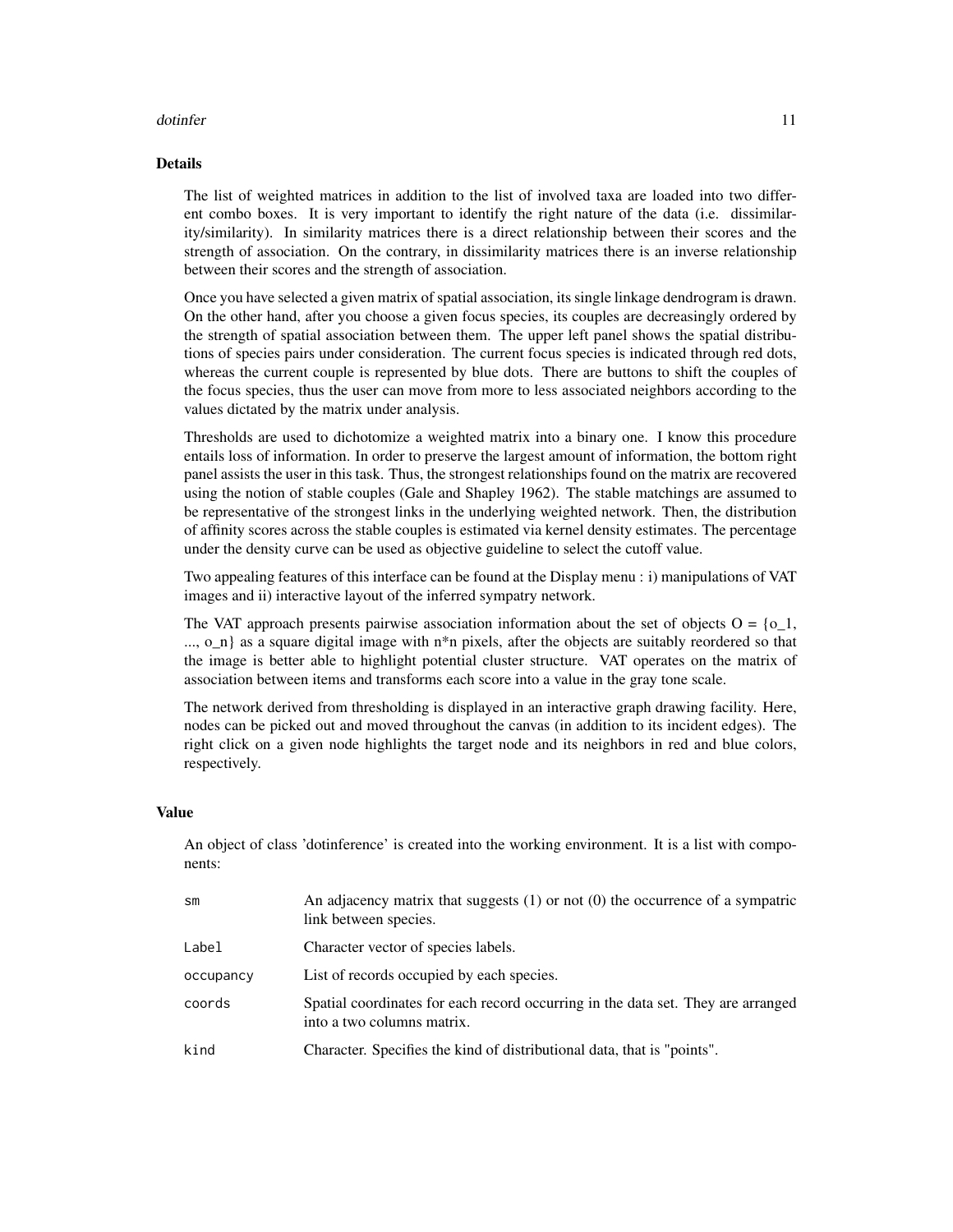<span id="page-11-0"></span>Intensity matrices are produced with the VAT algorithm published by Bezdek and Hathaway (2002). Certainly, improvements on the layout of the network need to be introduced. I hope to work on that in the near future!

#### Author(s)

Daniel A. Dos Santos, <dadossantos@csnat.unt.edu.ar>

#### References

Bezdek J.C., Hathaway R. 2002. *VAT: A Tool for Visual Assessment of (Cluster) Tendency.* Proc. Int. Joint Conf. Neural Networks (IJCNN 2002): 2225-2230.

Dos Santos D.A., Cuezzo M.G., Dominguez E., Reynaga M.C. 2011. *Towards a Dynamic Analysis of Weighted Networks in Biogeography.* Systematic Biology (in press).

Gale D., Shapley L. 1962. *College Admissions and the Stability of Marriage.* Amer. Math. Month. 69:9-15.

#### See Also

Objects of class 'dotdata' result from submitting raw punctual data to the function [procdnpoint](#page-28-1). Kernel density estimates are calculated with the [density](#page-0-0) function. Stables couples are obtained with the standard arguments available at [stablecouple](#page-34-1).

## Examples

```
data(mayflynz)
 aux <- procdnpoint(mayflynz) #Pre-processing of data
 toponz <- toposimilar(aux) #Similarity matrix.
 acshnz <- acsh(aux) #Dissimilarity matrix.
 rewnz <- reweight(toponz) #Similarity matrix.
 #Explore the content of previous matrices in addition to the distributions
 #of involved species.
 ## Not run:
 dotinfer(aux, list(toponz = toponz, acshnz = acshnz, rewnz = rewnz))
## End(Not run)
```
epiphragmophora *Landsnails of Norhtwestern Argentina*

## Description

Provides records for 21 species of the landsnail genus *Epiphragmophora* consisting of 145 records with coordinates in decimal format.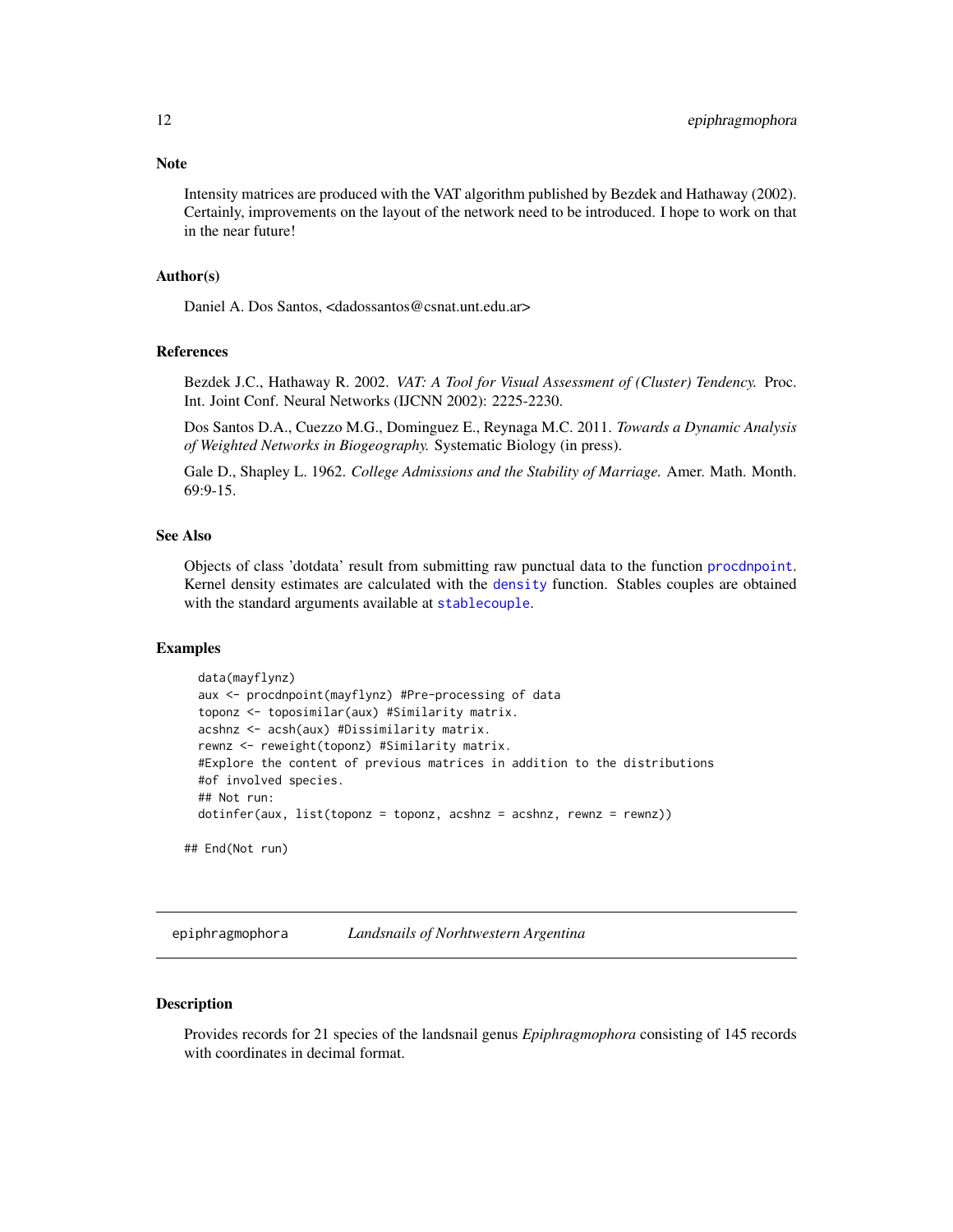#### <span id="page-12-0"></span>gridinfer that the control of the control of the control of the control of the control of the control of the control of the control of the control of the control of the control of the control of the control of the control

## Usage

data(epiphragmophora)

## Format

List of 3 elements: \$ Numpoints: int 145 \$ Points :'data.frame': 145 obs. of 3 variables: ..\$ IDsp : num [1:145] 1 1 1 1 1 1 1 1 1 1 1 ... ..\$ Longitud: num [1:145] -65.5 -65.4 -65.3 -65.2 -65.4 ... ..\$ Latitud : num [1:145] -26.8 -26.8 -26.7 -26.6 -26.8 ... \$ Label : chr [1:21] "argentina" "cryptomphala" "escoipensis" "guevarai" ... \$ Type : chr "geographical" - attr(\*, "class")= chr "dnpoint"

## Details

Data were previously incorporated to an object of class 'dnpoint'.

#### Source

M.G. Cuezzo, curator of Malacological Collection of Miguel Lillo Museum, Tucuman, Argentina.

#### References

Cuezzo M.G. 2006. *Systematic Revision and Cladistic Analysis of Epiphragmophora Doering from Argentina and Southern Bolivia (Gastropoda: Stylommatophora: Xanthonychidae)*. Malacologia 49:121-188.

Dos Santos D.A., Fernandez H.R., Cuezzo M.G., Dominguez E. 2008. *Sympatry Inference and Network Analysis in Biogeography*. Systematic Biology 57:432-448.

## Examples

```
data(epiphragmophora)
plot(epiphragmophora[[2]][,2:3], main = "Landsnails (Epiphragmophora genus) from Argentina",
     xlab = "Latitude", ylab = "Longitude", asp = 1.3)
```
gridinfer *Sympatry Inference from Grids*

## **Description**

Produces a sympatry matrix from distributional data organized as tables of species vs. pre-defined spatial units.

## Usage

```
gridinfer(file = NULL, dntable = NULL, sp_row = TRUE, reciprocity = TRUE,
 criterion = "max", tolerance = sqrt(2), conditioned = TRUE, ...)
```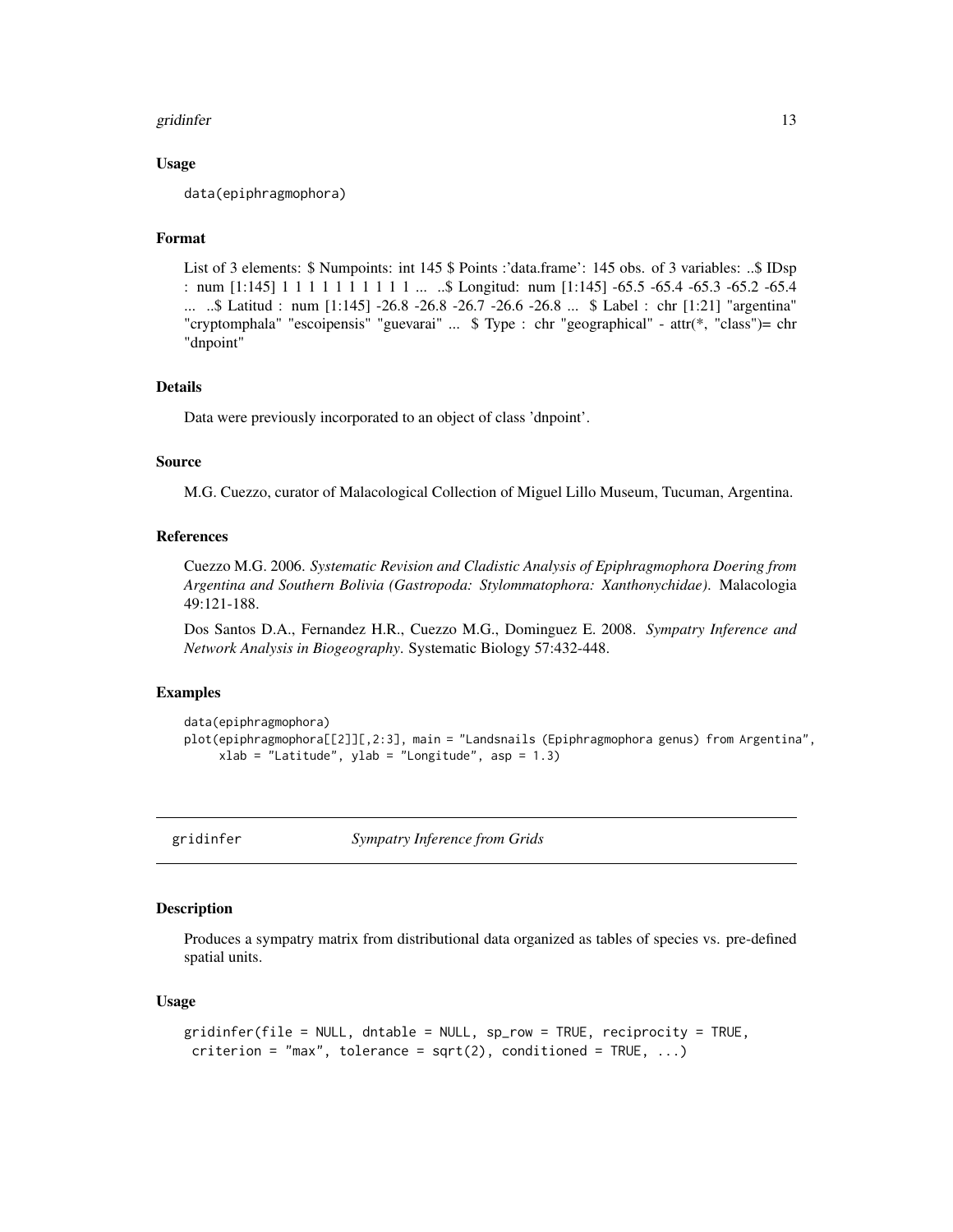## <span id="page-13-0"></span>Arguments

| file        | Character string naming the ASCII file to read it. The file is read by read. table<br>and contains an species-by-grids matrix of presence/absence. Entries must be<br>non-negative and scores higher than zero are interpreted as presence.                                                                        |
|-------------|--------------------------------------------------------------------------------------------------------------------------------------------------------------------------------------------------------------------------------------------------------------------------------------------------------------------|
| dntable     | A matrix or data frame object with non-negative entries. It is an species-by-<br>grids distributional table. Entries must be non-negative and scores higher than<br>zero are interpreted as presence. Indices or coordinates for each cell must be<br>arranged in the same table, preceding the species themselves |
| sp_row      | Logical. If TRUE rows are interpreted as species and columns as grids. If FALSE,<br>the opposite is considered.                                                                                                                                                                                                    |
| reciprocity | Logical. If TRUE, comparisons between species ranges are bidirectional.                                                                                                                                                                                                                                            |
| criterion   | Character string. It should be a valid R function to extract a summary statistic<br>from a profile of proximities.                                                                                                                                                                                                 |
| tolerance   | Numeric. Represents the upper threshold to assess co-extensive sympatry.                                                                                                                                                                                                                                           |
| conditioned | Logical. If TRUE, sympatry between taxa is subordinated to their co-occurrence<br>in at least one cell.                                                                                                                                                                                                            |
| $\cdots$    | Arguments to be passed to the function read. table                                                                                                                                                                                                                                                                 |

## Details

Species are sympatric if their ranges overlap, whereas they are allopatric if their ranges show spatial disjunction. Inference of sympatry can be addressed over raw distributional data (i. e., dot maps or coordinates of species records) or over distributional tables (i. e., tables of species vs. pre-defined areas that indicates occupancy or not).

In case of punctual data, sympatry is inferred by the interaction of geographical proximity and interpenetration of species point sets. Thus, sympatry is proposed when records are close together, sharing an underlying area of unknown boundary. In case of distributional data based on grids, sympatry is inferred by co-occurrence of species in pre-defined spatial unit (OGUs, operative geographical units).

In the context of grids, the older version of SyNet considered two taxa sympatric if they shared at least a single OGU of occurrence. This relaxed prescription has been changed now.

Each cell has assigned a pair of coordinates. They are the integer indices of the row and column associated to that cell in the grid system. Then, given a pair of species, we calculate the nearest interspecific Euclidean distances among their OGUs. If species A and B occupy OGUs {1,2} and {3,4}, respectively, we should obtain the following vectors of distances.

For species A: vecAB = { $min(d(1,3), d(1,4)), min(d(2,3), d(2,4))$ }.

For species B: vecBA = { $min(d(3,1), d(3,2)), min(d(4,2), d(4,3))$ }.

In these statements, d stands for Euclidean distance between a pair of OGUs.

Inference of sympatry is based on the values found on the previous vectors of proximity. Firstly, we need a summary or reference value for each vector, which is dictated by the above argument criterion. For example, under the default setting we obtain:

 $refA = max(vecAB)$ ;  $refB = max(vecBA)$ .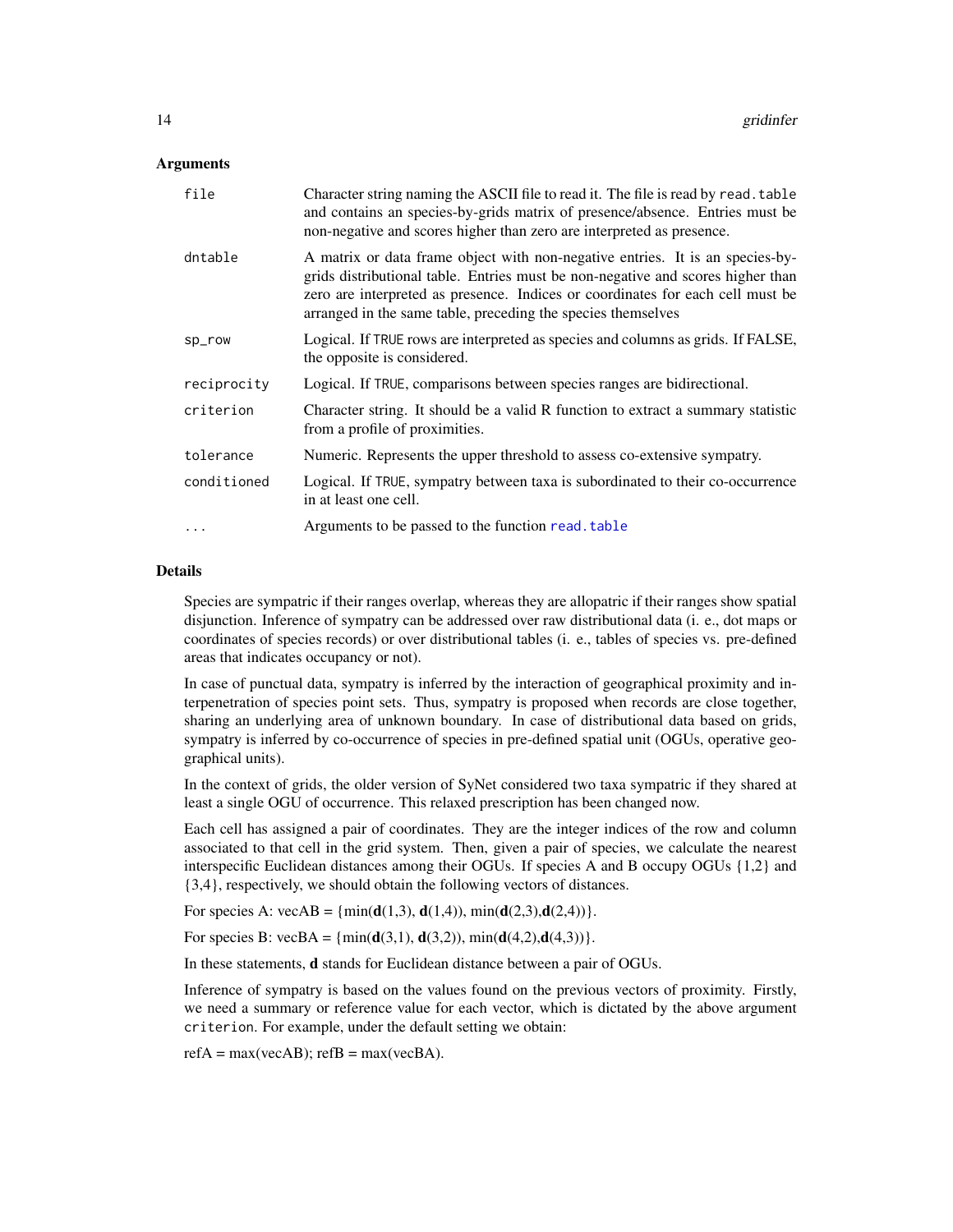#### <span id="page-14-0"></span>gridinfer that the control of the control of the control of the control of the control of the control of the control of the control of the control of the control of the control of the control of the control of the control

Secondly, those reference statistics are compared against the upper threshold indicated by the argument tolerance. Note that the default value, that is sqrt $(2)$ , is the maximal distance that contiguous cells may exhibit (corner-to-corner cells).

Now, let suppose that refA < tolerance, but refB > tolerance. They will pass the test of sympatry if the argument reciprocity would have been set FALSE. This scenario of asymmetry is expected for nested distributions. If you are interested on co-extensive sympatry, reciprocity should be set TRUE and sympatry statement proceeds if both vectors are below the threshold.

Finally, the summary values derived from both vectors (e.g. vecAB, vecBA) may be lower than the threshold, despite the actual list of OGUs do not intersect. In order to avoid considering sympatry when there is no co-occurrence, the argument conditioned acts preventively. So, if conditioned is TRUE, two species must inhabit a common OGU to be considered candidates for sympatry. In this way, the default setting makes co-occurrence a necessary but not a sufficient condition to postulate meaningful sympatry between taxa.

## Value

An object of class gridinference, which is a list with components:

| sm        | An adjacency matrix that reflects the existence $(1)$ or not $(0)$ of a sympatric link<br>between species. |
|-----------|------------------------------------------------------------------------------------------------------------|
| occupancy | List of OGUs occupied by species.                                                                          |
| coords    | Coordinates of each cell arranged into a two-columns matrix.                                               |
| kind      | Character. Specifies the kind of distributional data, that is "grids".                                     |

#### Note

Do not forget to provide the coordinates for the OGUs in the same input table, preceding the species themselves. Thus, if species are rows then the first two rows are considered to have the coordinates of the OGUs, and similarly for species arranged into columns.

#### Author(s)

Daniel A. Dos Santos <dadossantos@csnat.unt.edu.ar>

## References

Dos Santos D.A., Fernandez H.R., Cuezzo M.G., Dominguez E. 2008. *Sympatry Inference and Network Analysis in Biogeography.* Systematic Biology 57:432-448.

Dos Santos D.A., Cuezzo M.G., Reynaga M.C., Dominguez E. 2011. *Towards a Dynamic Analysis of Weighted Networks in Biogeography.* Systematic Biology (in press).

## See Also

Objects of class gridinference can be submitted to the function [nam](#page-17-1).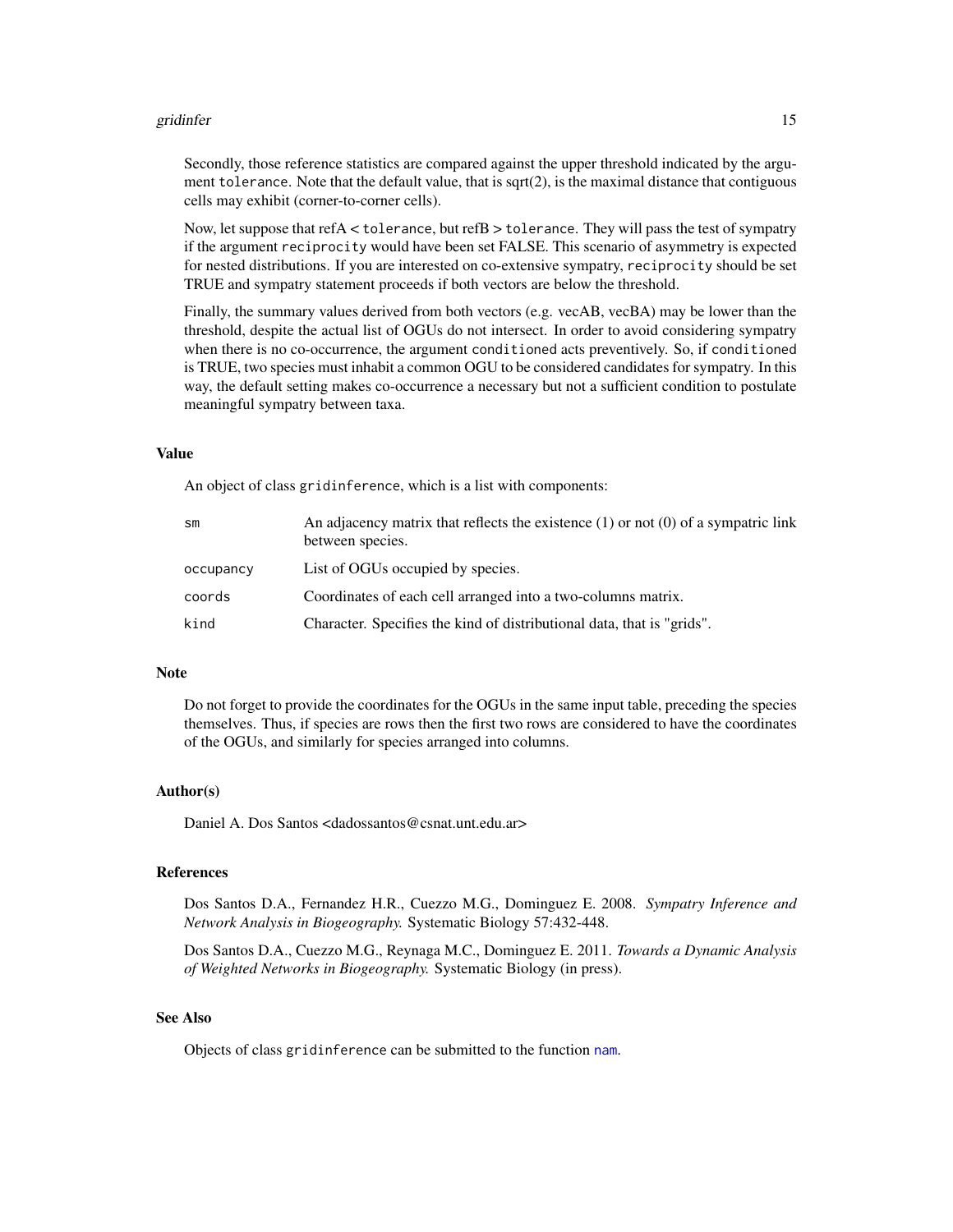## Examples

```
data(sciobius2x2)
#Do inference and discount reciprocity.
######
aux1 <- gridinfer(dntable = sciobius2x2, reciprocity = FALSE)$sm # Displays the sympatry matrix
#Check that the widespread S. pullus (pu) has here many neighbors because distributions
#are nested inside it. In a network analysis this kind of element will behave as intermediary node.
aux1["pu",] #There are many connections to S. pullus coded 1.
######
#Do inference and force to consider reciprocity in the pairwise comparisons of species ranges.
#That is, study now co-extensive sympatry.
aux2 <- gridinfer(dntable = sciobius2x2, reciprocity = TRUE)$sm # Displays the sympatry matrix
#S. pullus is now an isolated node because there is no other taxa that spreads over the
#surface like S. pullus.
aux2["pu",] #Only the loop is present in this vector of connections for S. pullus.
```
mayflynz *Mayfly Fauna of New Zealand*

#### Description

List of 679 geographical records associated to the endemic fauna of mayflies in the New Zealand archipelago. This data set belongs to the class dnpoint.

## Usage

data(mayflynz)

## Format

The format is: List of 4 \$ Numpoints: int 679 \$ Points :'data.frame': 679 obs. of 3 variables: ..\$ IDsp : num [1:679] 1 1 1 1 1 1 1 1 1 1 ... ..\$ Longitud: num [1:679] 175 175 175 175 175 ... ..\$ Latitud : num [1:679] -41.2 -41.2 -41.2 -41.1 -40.9 ... \$ Label : chr [1:40] "Acanthophlebia cruentata" "Arachnocolus phillipsi" "Atalophlebiodes cromwelli" "Aupouriella pohei" ... \$ Type : chr "geographical" - attr(\*, "class")= chr "dnpoint"

## Details

Ephemeroptera (mayflies) are an ancient lineage of insects. Aquatic nymphs are the dominant life history stage. Adults have short lives ranging from a few hours to a few days. All species are endemic to this archipelago and their distribution patterns seem to be driven by landscape changes associated to Pleistocene glaciations. Leptophlebiidae and Nesameletidae are the most specious families and they have been considered in compiling this data set.

Localities given in New Zealand Map Grid projection metric coordinates were converted to the WGS84 datum with the online utility provided by the Land Information New Zealand government department (LINZ, <http://www.linz.govt.nz/>. Additional records for Zephlebia pirongia were inferred from its dot map in Hitchings (2008a). Random samples without replacement of thirty percent of records previously extracted for *Z. pirongia* were assigned to its co generic homopatric species {*Z. dentata, Z. nebulosa, Z. inconspicua, Z. versicolor*} (Hitchings 2008a).

<span id="page-15-0"></span>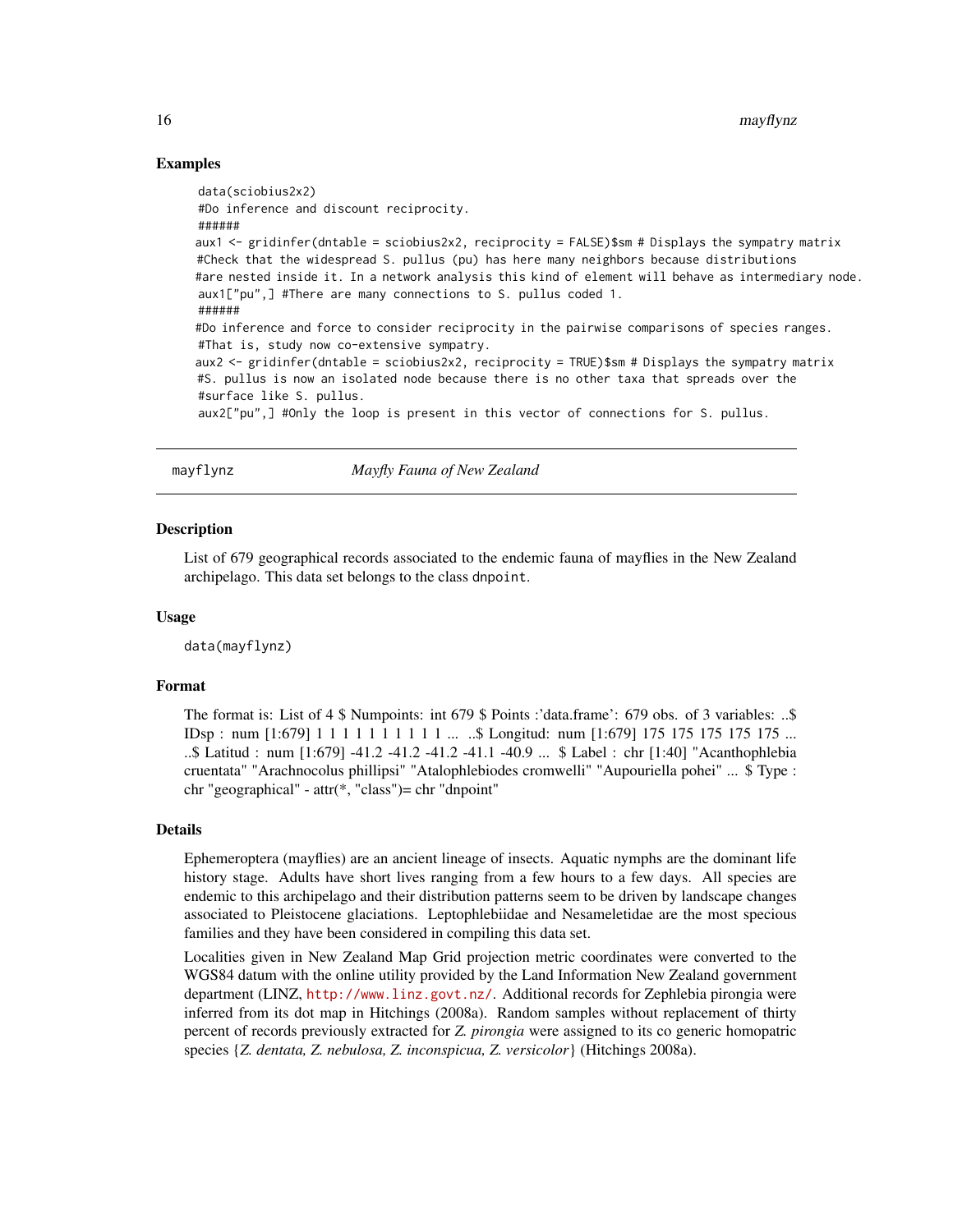#### <span id="page-16-0"></span>Source

Hitchings T.R., Staniczek A.H. 2003. *Nesameletidae (Insecta: Ephemeroptera).* Fauna of New Zealand 46:1-72. Lincoln, New Zealand.

Towns D.R., Peters W.L. 1996. *Leptophlebiidae (Insecta: Ephemeroptera).* Fauna of New Zealand 36. Lincoln, New Zealand.

Hitchings T.R. 2008a. *The post glacial distribution of New Zealand mayflies.* In: Hauer F.R, Stanford J.A., Newell R.L., editors. International advances in the ecology, zoogeography and systematics of mayflies and stoneflies. Univ. Calif. Publ. Entomol. 128:89-101.

Hitchings T.R. 2008b. *A new species of Deleatidium (Penniketellum) and the adult of D. (P.) cornutum Towns and Peters (Ephemeroptera: Leptophlebiidae) from New Zealand.* Rec. Canterbury Mus. 22:31-43.

Hitchings T.R. 2009a. *Three new species of Deleatidium (Deleatidium) (Ephemeroptera: Leptophlebiidae) from New Zealand.* Rec. Canterbury Mus. 23: 35-50.

Hitchings T.R. 2009b. *Leptophlebiidae (Ephemeroptera) of the alpine region of the Southern Alps, New Zealand.* Aquat. Insects 31(Supp. 1): 595-601.

Winterbourn, M.J. 2009. *A new genus and species of Leptophlebiidae (Ephemeroptera) from northern New Zealand.* N.Z. J. Zool. 36:423-430.

## References

Dos Santos D.A., Cuezzo M.G., Reynaga M.C., Dominguez E. 2011. *Towards a Dynamic Analysis of Weighted Networks in Biogeography.* Systematic Biology (in press).

## Examples

```
data(mayflynz)
plot(mayflynz[[2]][,2:3], main = "Mayfly Fauna of New Zealand", xlab = "Latitude",
    ylab = "Longitude", asp = 1.3)
```
<span id="page-16-1"></span>

mst *Minimum Spanning Tree*

## **Description**

Identifies the minimum spanning tree connecting the set of points using their spatial distances.

#### Usage

mst(x)

#### Arguments

x Distance matrix between points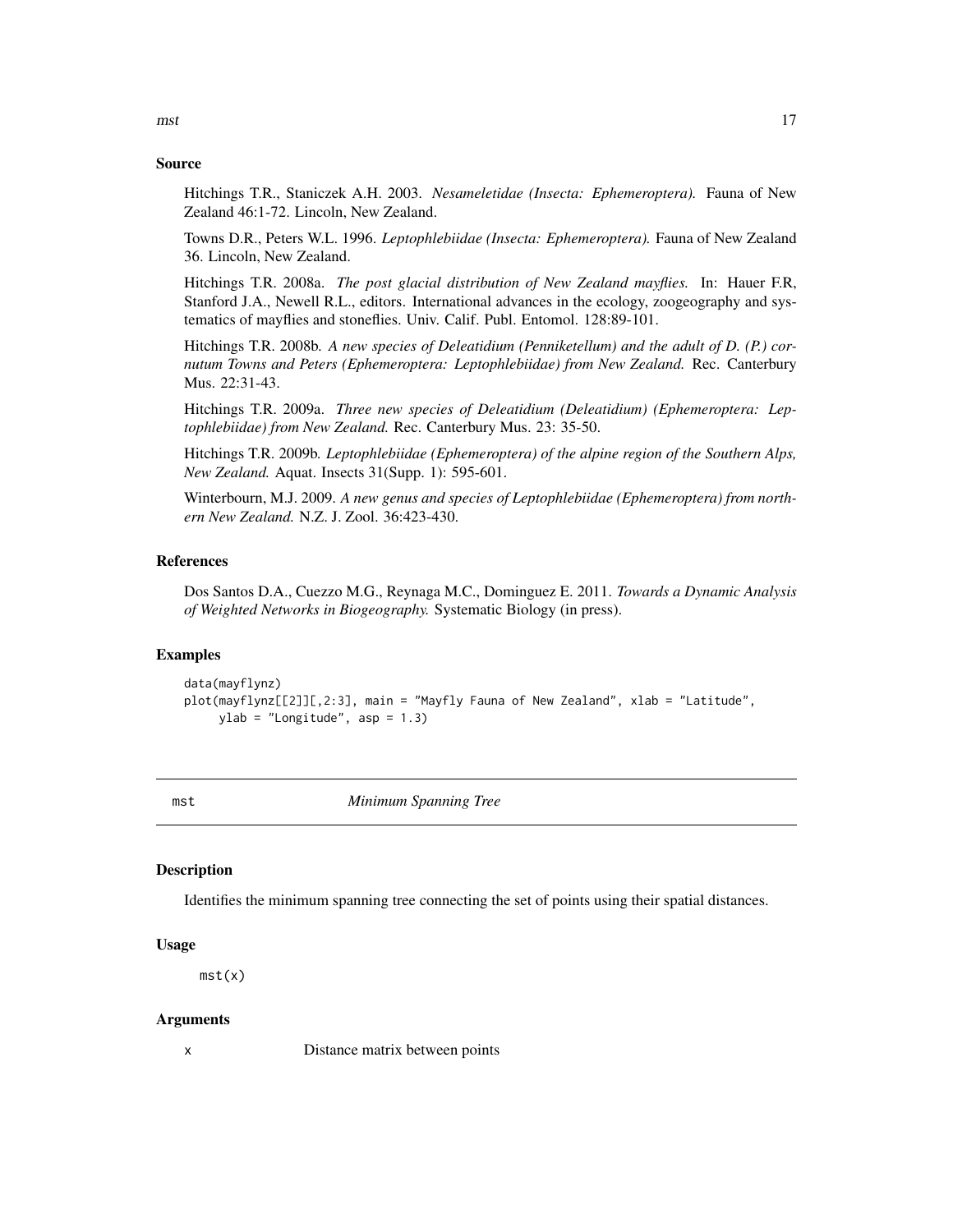## <span id="page-17-0"></span>Details

Certainly, a single vector could be used to capture the topology of a MST, indicating the index of the parent node for each child node. However, I have decided to indicate the endpoints for each MST arc into two separate vectors.

## Value

This function returns a list with the following elements:

| path | Length of the MST in the given metric units.                                                          |
|------|-------------------------------------------------------------------------------------------------------|
| wght | Mean leangth of MST arcs incident to each vertex. Values are normalized so<br>that they sum to unity. |
| xv0  | Indices for one of the endpoints of MST arcs.                                                         |
| xy1  | Indices for the other endpoints correspondingly ordered.                                              |

#### Note

The algorithm to obtain the MST is valid for distance matrices with metric properties. Consequently, both Euclidean and orthodromic distances can be used.

#### Author(s)

Daniel A. Dos Santos <dadossantos@csnat.unt.edu.ar>

## References

Prim R.C. 1957. *Shortest Connecting Networks and Some Generalizations.* Bell Syst. Tech. J 36:1389-1401.

## Examples

```
xy \le matrix(rnorm(100), ncol = 2) # Sample a random set of points
plot(xy, xlab = "", ylab = "", main = "MINIMUM SPANNING TREE")aux \le mst(as.matrix(dist(xy))) # Find the Euclidean minimum spanning tree
segments(xy[aux$xy0,1], xy[aux$xy0,2], xy[aux$xy1,1], xy[aux$xy1,2]) # Plot the MST
```
<span id="page-17-1"></span>nam *Sympatry Network Analysis*

#### Description

Seeks groups of species cohesively sympatric (units of co-occurrence) via iterative removal of nodes with the highest betweenness score (intermediary species). It also provides geometric data to plot a cleavogram.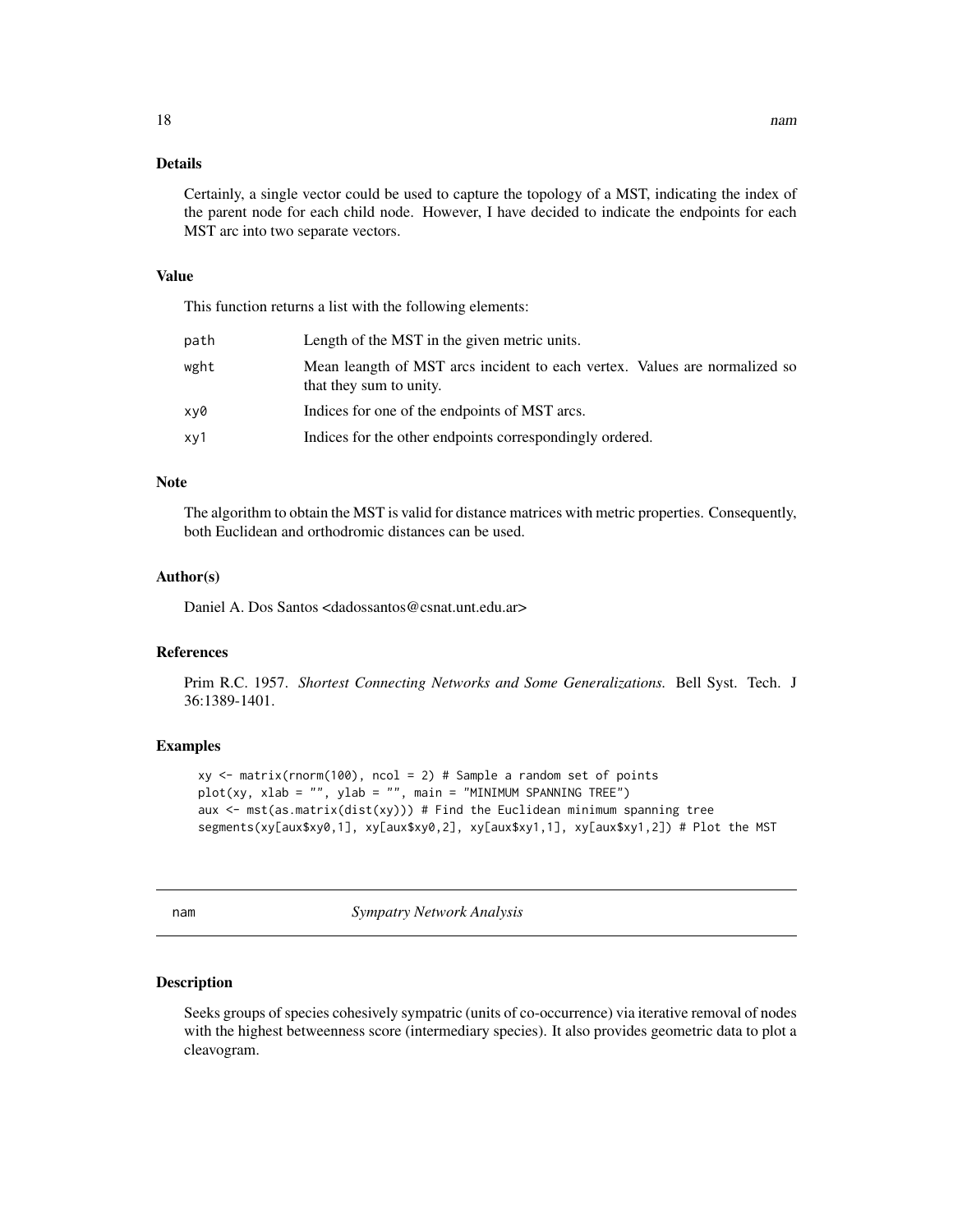#### nam and the contract of the contract of the contract of the contract of the contract of the contract of the contract of the contract of the contract of the contract of the contract of the contract of the contract of the co

## Usage

nam(input, rounding = TRUE)

## **Arguments**

| input    | An object of sympatry inference. Admitted classes are both 'dotinference' and<br>'gridinference'. |
|----------|---------------------------------------------------------------------------------------------------|
| rounding | Logical. If TRUE, betweenness scores are rounded via zapsmall set at 8 digits.                    |

## Details

The argument input contains an element  $\$ sm, i.e. a sympatry matrix S of order  $n$  (= number of species). Each entry *Sij* is 1 if there is a sympatric link between species *i* and *j*, while *Sij* is 0 if allopatry is suggested. The diagonal elements are 1 because sympatry is reflexive. Furthermore, sympatry matrix is symmetric due to reciprocal nature of this relationship.

Sympatry matrices are adjacency matrices, and finding the connection patterns in the associated network is the scope of nam function. In a given sympatry network, nodes represent species and edges sympatric links. nam is an iterative process of node removal to isolate subsets of nodes with within-group sympatry and between-group allopatry (units of co-occurrence). Units of cooccurrence are generally embedded into a global network due to connecting intermediary nodes.

nam identifies and removes nodes with the highest intermediacy score. Intermediacy is evaluated with the betweenness measure (Freeman, 1977). After the node removal, a sub-network is generated and the process is repeated until it arrives at a sub-network with all nodes with zero betweenness. In this way, nam produces a series of sub-networks.

Dos Santos et al. (2011) describes a new graphical tool, called a cleavogram, that depicts the structural changes of the network along the removal process. This function also retrieves the necessary information to plot a cleavogram.

The older version of NAM method focused on the structure of a single sub-network Dos Santos et al. (2008). Now, the interest relies on the cohesiveness of the various components emerging during the removal process.

The density describes the general level of linkage among the vertices (or nodes) in a network. A 'complete' graph (density  $= 1$ ) is one in which all the actors are adjacent to one another. The density of a graph is the fraction of edges it actually has out of all possible vertex pairs.

Transitivity measures the probability that the adjacent vertices of a vertex are connected. This sometimes is also called the global clustering coefficient. It calculates the number of existing transitive triangles proportional to the number of connected triples.

In graph theory, the distance between two vertices in a graph is the number of edges in the shortest path connecting them (i.e., the geodesic distance). If there is no path connecting the two vertices, they belong to different connected components. The eccentricity of a vertex v is the greatest geodesic distance between v and any other vertex. It can be thought of as how far a node is from the node most distant from it in the graph. The diameter of a graph is the maximum eccentricity of any vertex in the graph. That is, it is the greatest distance between any pair of vertices. Groups of vertices tightly connected is expected to have a small diameter.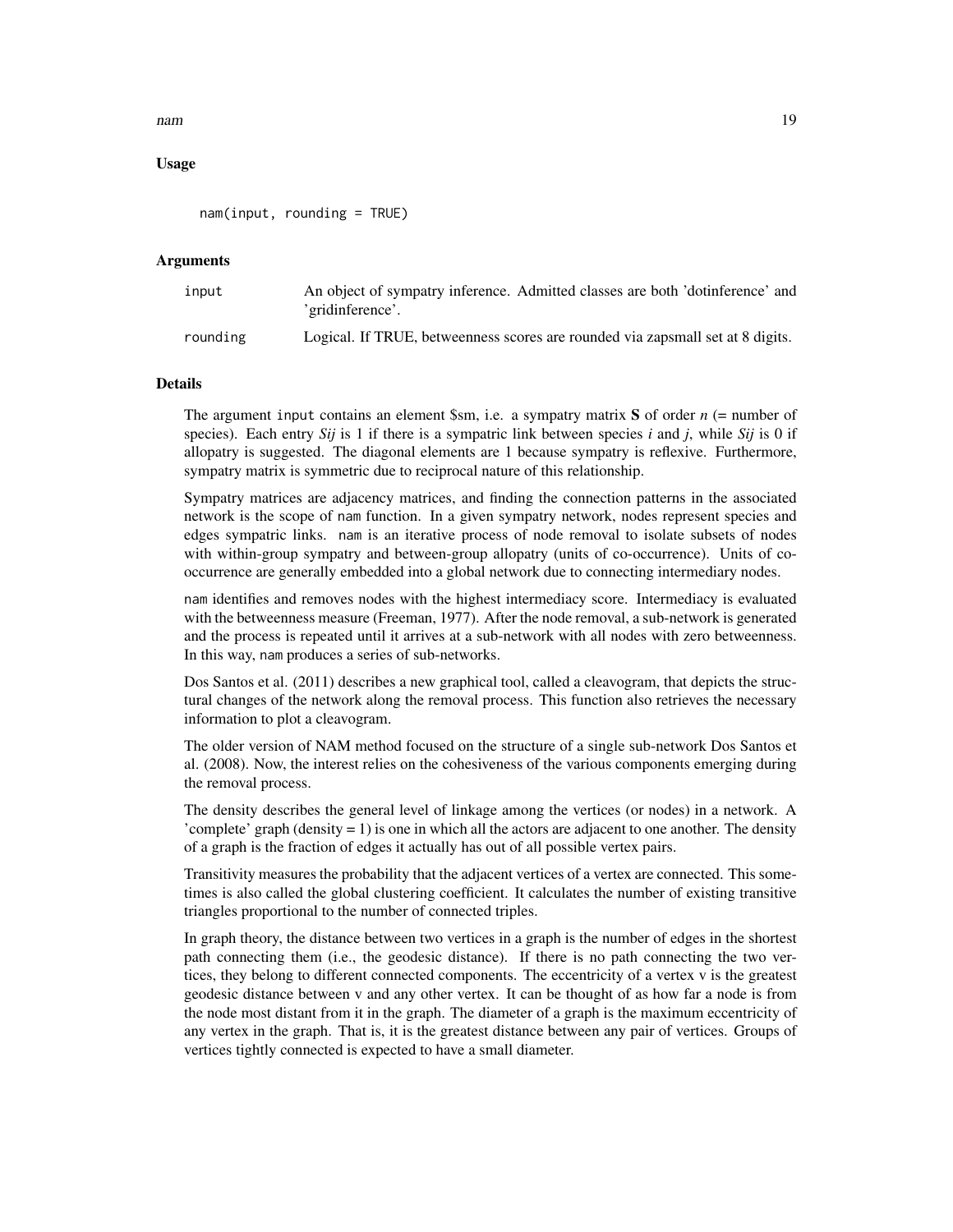## Value

An object of class cleavogram, which is a list with components:

| mt          | Input adjacency matrix with its rows and columns rearranged according to the<br>sequence of leaves in the cleavogram.                                                                                                                                                                                         |
|-------------|---------------------------------------------------------------------------------------------------------------------------------------------------------------------------------------------------------------------------------------------------------------------------------------------------------------|
| LastNet     | Integer vector indicating the last network (or sub-network) where a given node<br>was found. Zero for the basal network and >0 for successive sub-networks.                                                                                                                                                   |
| namlast     | As previously referred but adding 2 to each element.                                                                                                                                                                                                                                                          |
| Betweenness | Highest betweenness value recorded at the respective instance of removal pro-<br>cess.                                                                                                                                                                                                                        |
| leaves      | Character vector concerning to the labels of nodes in the network.                                                                                                                                                                                                                                            |
| nsp         | Integer corresponding to the size of the network.                                                                                                                                                                                                                                                             |
| nsub        | Integer corresponding to the number of sub-networks obtained during removal<br>process.                                                                                                                                                                                                                       |
| components  | This is the core of the analysis. Data frame that indicates the structure of each<br>component obtained along with the removal process. Additionally, there are sta-<br>tistical estimates for the cohesiveness of each component that have been detected<br>(i.e. density, transitivity and eccentricities). |
| verticals   | Data matrix that includes information about the vertical segments of the cleavo-<br>gram.                                                                                                                                                                                                                     |
| kind        | Character. Either 'grids' or 'points'. Describes how spatial information has been<br>encoded.                                                                                                                                                                                                                 |
| occupancy   | List of occurrences for each taxon under study (i.e. each node of the network                                                                                                                                                                                                                                 |
| coords      | Two-columns matrix. Spatial coordinates of the records in the data set.                                                                                                                                                                                                                                       |

## Note

Betweenness measure was calculated with Newman's algorithm (Newman, 2001). Geodesic distances between vertices was calculated following Seidel (1995).

## Author(s)

Daniel A. Dos Santos <dadossantos@csnat.unt.edu.ar>

## References

Costa L.F., Rodrigues F.A., Travieso G., Boas V.P.R. 2005. *Characterization of Complex Networks: A Survey of Measurements.* Advances in Physics, 56(1), 167-242.

Dos Santos D.A., Fernandez H.R., Cuezzo M.G., Dominguez E. 2008. *Sympatry Inference and Network Analysis in Biogeography.* Systematic Biology 57:432-448.

Dos Santos D.A., Cuezzo M.G., Reynaga M.C., Dominguez E. 2011. *Towards a Dynamic Analysis of Weighted Networks in Biogeography.* Systematic Biology (in press).

Freeman L. C. 1977. *A Set of Measures of Centrality Based on Betweenness.* Sociometry 40:35-41.

Newman M. E. J. 2001. *Scientific Collaboration Networks. II. Shortest Paths, Weighted Networks and Centrality.* Phys. Rev. E 64:016132.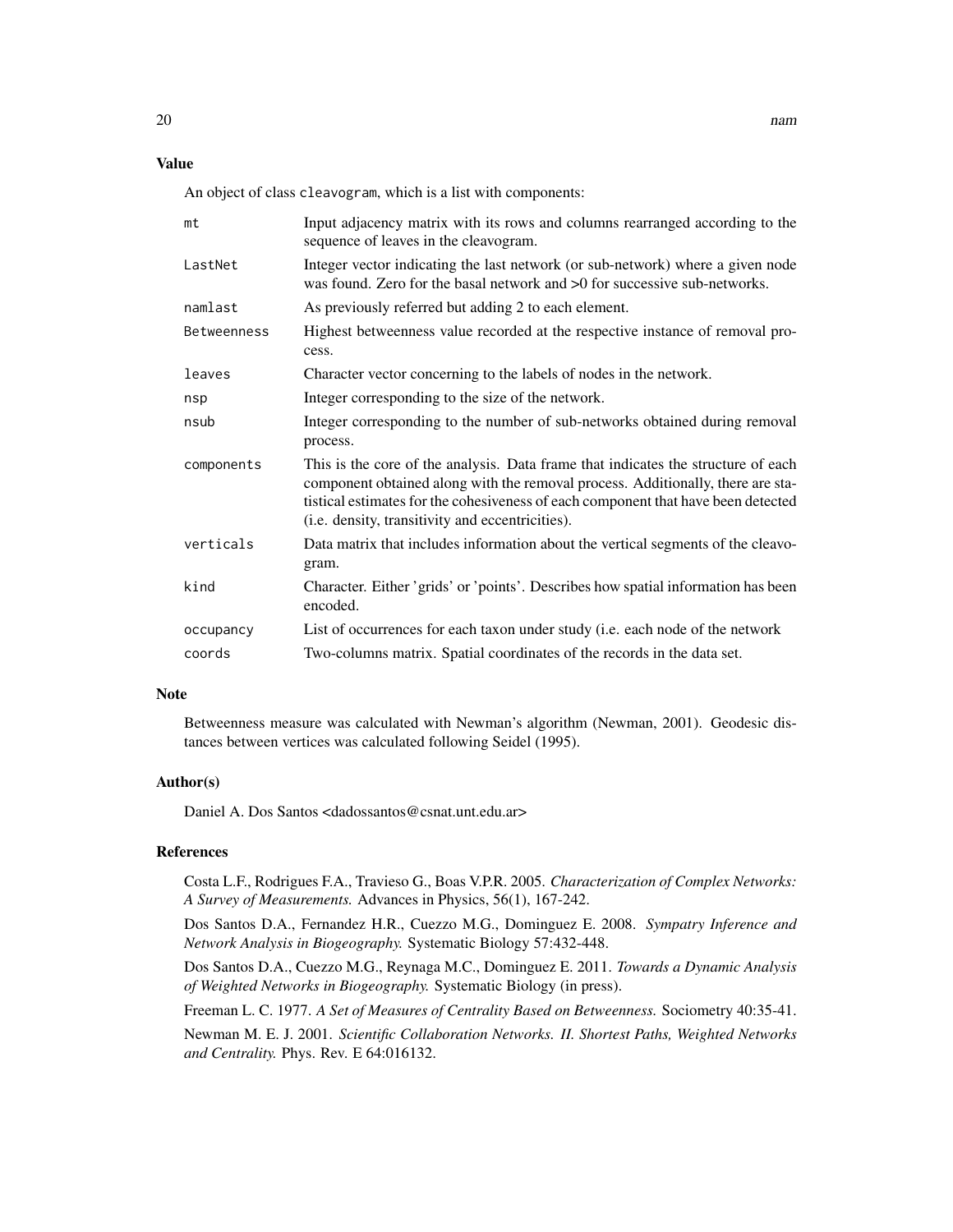## <span id="page-20-0"></span>netproperties 21

Seidel R. 1995. *On the All-Pairs-Shortest-Path Problem in Unweighted Undirected Graphs.*In Proceedings of J. Comput. Syst. Sci.: 400-403.

## See Also

The cleavogram can be explored with function [cleavogram](#page-6-1).

#### Examples

```
data(sciobius2x2)
mtx <- gridinfer(dntable = sciobius2x2, reciprocity = FALSE) # Infers the sympatry network
cleavosciobius <- nam(mtx) # Performs NAM analysis and create cleavogram called 'cleavosciobius'
## Not run:
cleavogram()
```
## End(Not run) # Choose the previous cleavogram and dissect it!

netproperties *Structural Properties of an Unweighted Undirected Network*

#### **Description**

Calculates i) density of the network, ii) node degrees, iii) geodesic distances between pairs of vertices. It also finds components and enumerates maximal cliques in the network.

#### Usage

```
netproperties (mt, cutoff = 0, dichotomization = ">")
```
## Arguments

| mt              | Any valued symmetric matrix.                                        |
|-----------------|---------------------------------------------------------------------|
| cutoff          | Numeric. It is the threshold that dichotomizes the input matrix.    |
| dichotomization |                                                                     |
|                 | Character. Dichotomization rule expressed as a comparison operator. |

#### Details

The input matrix is transformed into a binary adjacency matrix applying the dichotomization rule over the cutoff. Then, several connecting properties of the resulting simple graph are studied.

A brief summary of graph concepts follows. The density is the proportion of dyadic connections (links) which are actually present. The degree of a node is the number of neighbors directly tied to that node. Cliques are fully connected groups of nodes, that is complete subgraphs in a graph. A clique is maximal if it cannot be extended to a larger clique. In graph theory, the distance between two vertices is the number of edges in a shortest path connecting them. A connected component of an undirected graph is a subgraph in which any two vertices are connected to each other by paths,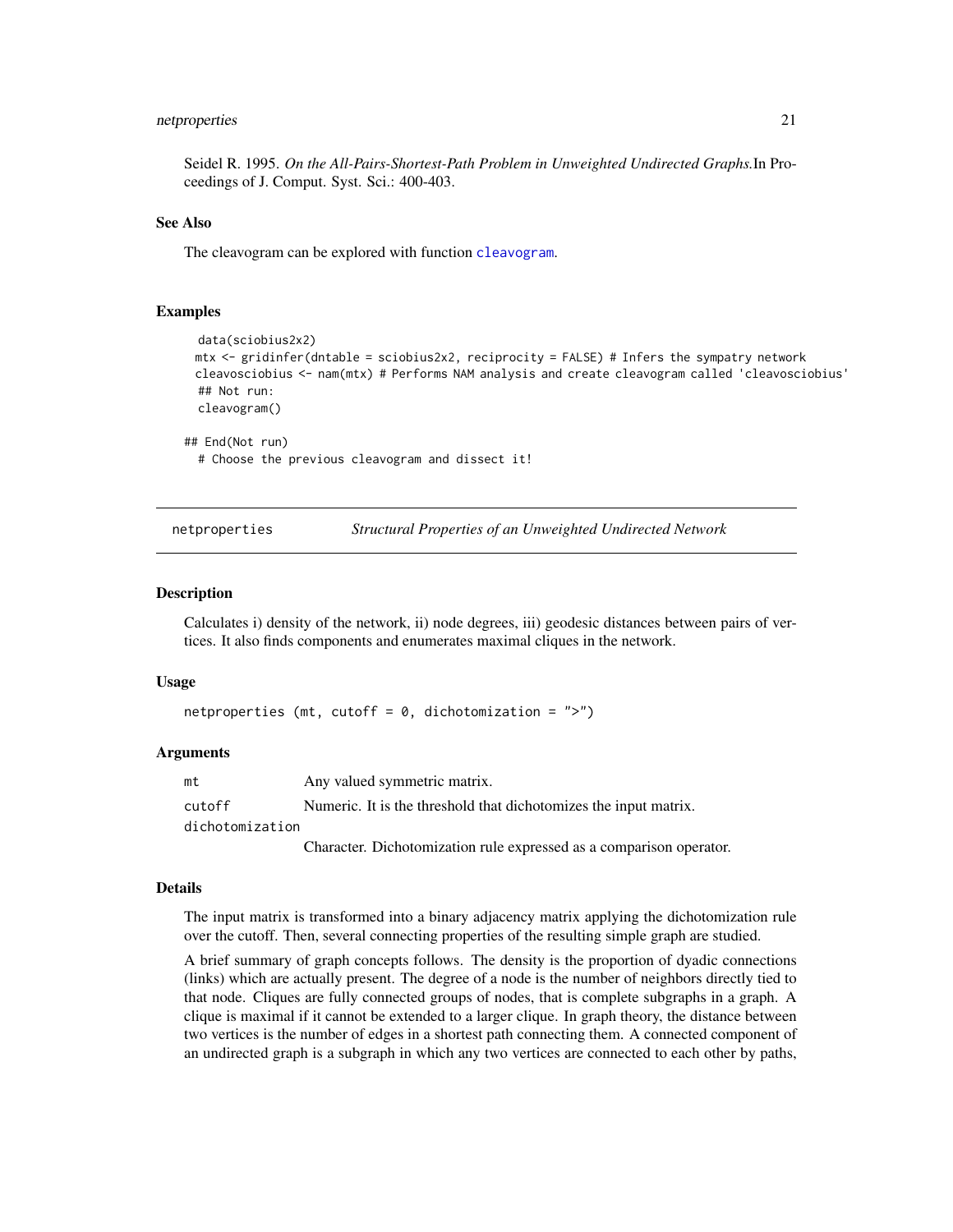and which is connected to no additional vertices. If there is no path connecting the two vertices, i.e. if they belong to different connected components, then conventionally the geodesic distance can be defined as NA or infinite.

## Value

An object of class cleavogram, which is a list with components:

| Adjacency  | Binary matrix resulting from dichotomization.                                                                                                                                               |
|------------|---------------------------------------------------------------------------------------------------------------------------------------------------------------------------------------------|
| Components | A vector of integers indicating the component to which each vertex (or node) is<br>allocated.                                                                                               |
| Degree     | A vector of integers indicating the number of neighbors directly linked to each<br>vertex (or node).                                                                                        |
| Geodesic   | Geodesic distance matrix between vertices. If two vertices belong to different<br>components, the respective entry is set NA.                                                               |
| Cliques    | Data frame. Columns are maximal cliques whereas rows are vertices of the<br>network. Membership of each node to maximal cliques are indicated through 1<br>(present) and $\theta$ (absent). |

## Note

Geodesic distances between vertices was calculated following Seidel (1995). Maximal cliques have been enumerated following the recursive algorithm of Bron and Kerbosch (1973).

## Author(s)

Daniel A. Dos Santos <dadossantos@csnat.unt.edu.ar>

## References

Bron C., Kerbosch J. 1973. *Algorithm 457: Finding All Cliques of an Undirected Graph.* Commun. ACM 16(9): 575-577.

Seidel R. 1995. *On the All-Pairs-Shortest-Path Problem in Unweighted Undirected Graphs.*In Proceedings of J. Comput. Syst. Sci.: 400-403.

```
# "A" corresponds to the 0-1 adjacency matrix
# associated to a simple graph of 10 nodes
# The main diagonal has zeroes.
A <- matrix(0, 10, 10)
A[lower.tri(A)] \leftarrow ifelse(runif(5*9) < 0.5, 1, 0)pmin(A + t(A), 1) -> A
netproperties(A)
```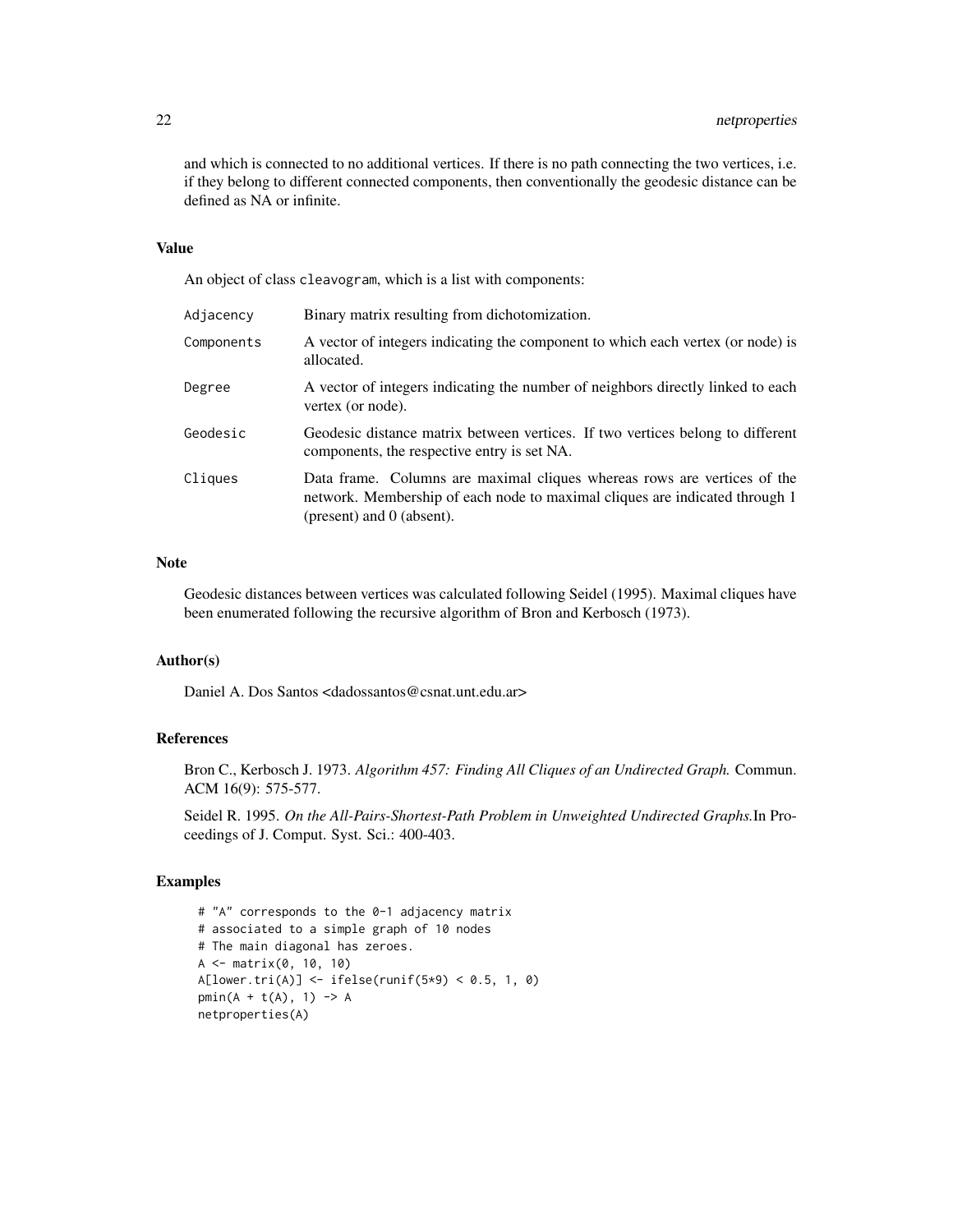## <span id="page-22-1"></span><span id="page-22-0"></span>Description

Produces Google Earth placemarks arranged into folders. Each folder consists of punctual records from a given group of species (i.e. a group detected by the NAM method).

## Usage

```
outgearth(partition, showlabel = FALSE)
```
## Arguments

| partition | Object of class 'nampartition'.                                  |
|-----------|------------------------------------------------------------------|
| showlabel | Logical. TRUE means that labels will be added to the placemarks. |

## Details

Visual properties for the entire set of records in each folder can be edited through Google Earth options. For that, do no forget to click on the share style button.

#### Author(s)

Daniel A. Dos Santos <dadossantos@csnat.unt.edu.ar>

#### References

The Homepage of Google Earth is available at: <http://earth.google.com/>

## See Also

Function [cleavogram](#page-6-1) assists us for creating objects of class nampartition.

```
#This example is driven by a new idea of a sympatry network partitioning.
#We will implement an algorithm based on the cliques found on the network and
#we will export the final classification into a KML file.
#######
#Step 1: Infer the network of co-extensive sympatry in the Sciobius example:
data(sciobius2x2)
aux <- gridinfer(dntable = sciobius2x2)
#######
#Step 2: Obtain the cliques
cliques <- netproperties(aux$sm)$Cliques
#######
#Step 3: Perform the new alogrithm on the data frame of cliques (1/0 table of species
#by cliques). Here, the maximum clique is selected and its members removed from the
```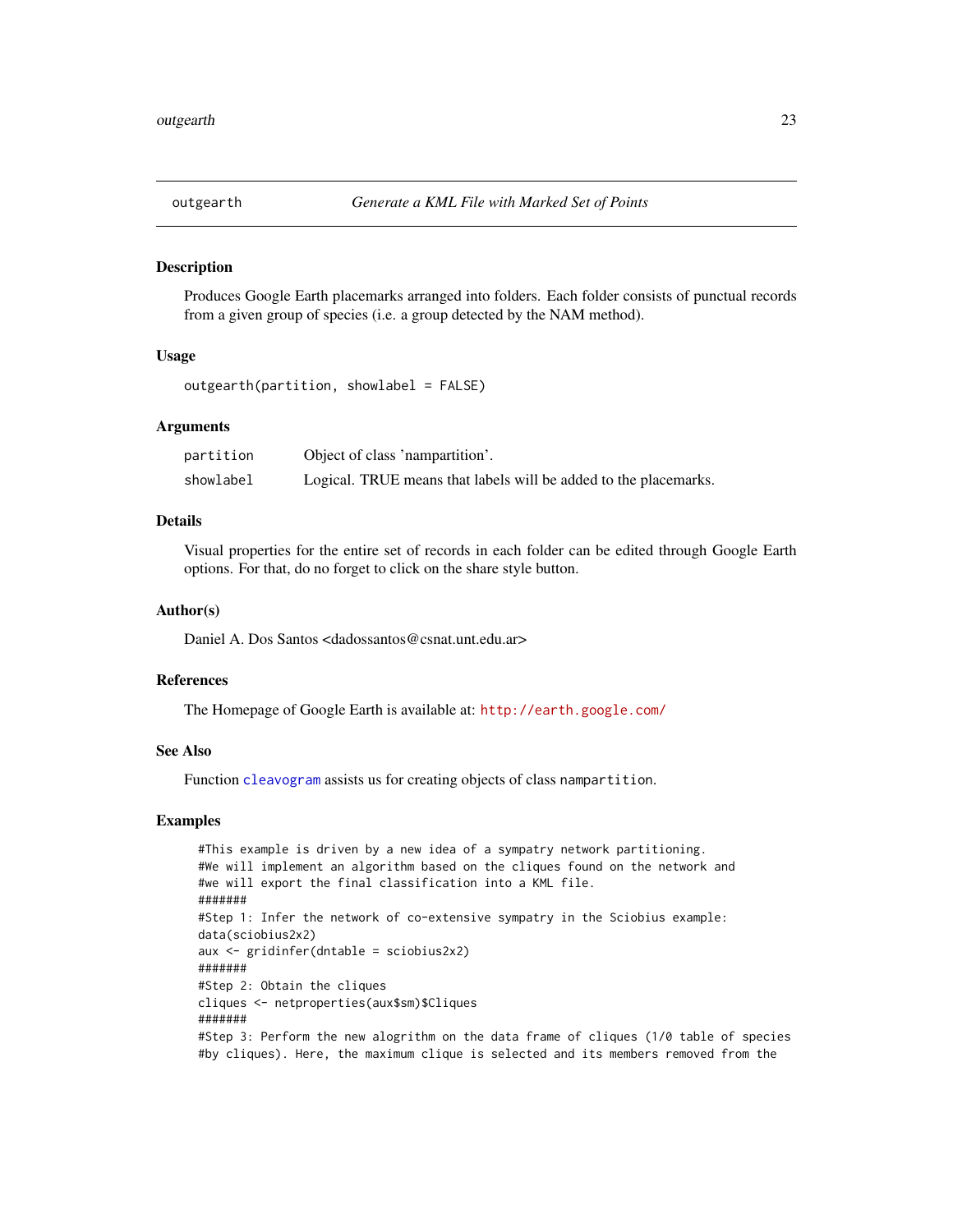#### <span id="page-23-0"></span>24 outgise the contract of the contract of the contract of the contract of the contract of the contract of the contract of the contract of the contract of the contract of the contract of the contract of the contract of the

```
#data frame. This task is repeated until no residual group can be extracted.
 inc <- apply(cliques, 1, sum) #Number of cliques where a given species occurs
 flag <- sum(cliques)
 i <- 1 #counter
 classes <- rep(NA, nrow(aux$sm))
 while(flag > 0){
   size <- apply(cliques, 2, sum) #Size of each clique
   clsel <- which.max(size) #Identify a single largest clique
   members <- which(cliques[,clsel]==1)
   flag <- flag - sum(inc[members])
   inc[members] <- 0
   cliques[members,] <- 0 #Indirect way for removing species already classified
   classes[members] <- paste("Group ", i)
   i \leftarrow i + 1}
 split(aux$Label, classes) #Print on R console the resulting partition
 #######
 #Step 3: Create an object of class nampartition by hand and .
 rslt \leq c()
 rslt$kind <- "grids"
 rslt$status <- cbind(Taxa = aux$Label, Status = classes)
 rslt$occupancy <- aux$occupancy
 #Next, set coordinates in function of the geographical centre for each cell used in the
 #Sciobius' example
 rslt$coords <- matrix(c(14, -20), nrow = nrow(aux$coords), ncol = 2, byrow = TRUE) +
              matrix(c(2, -2)), nrow = nrow(aux$coords), ncol = 2, byrow = TRUE)*aux$coords
 class(rslt) <- "nampartition"
 #######
 #Step 4: Create the KML file
 ## Not run:
 outgearth(rslt)
 #Save and then open the file with Google Earth.
## End(Not run)
 #I think that this simple algorithm is worthy of refinement.
```
outgis *Generate a TXT File with Marked Set of Points*

## Description

Generates a .txt file that can be imported by GIS softwares (e.g. DIVA-GIS). The output corresponds to a data set of records classified by the NAM algorithm.

#### Usage

outgis(partition)

#### Arguments

partition Object of class nampartition.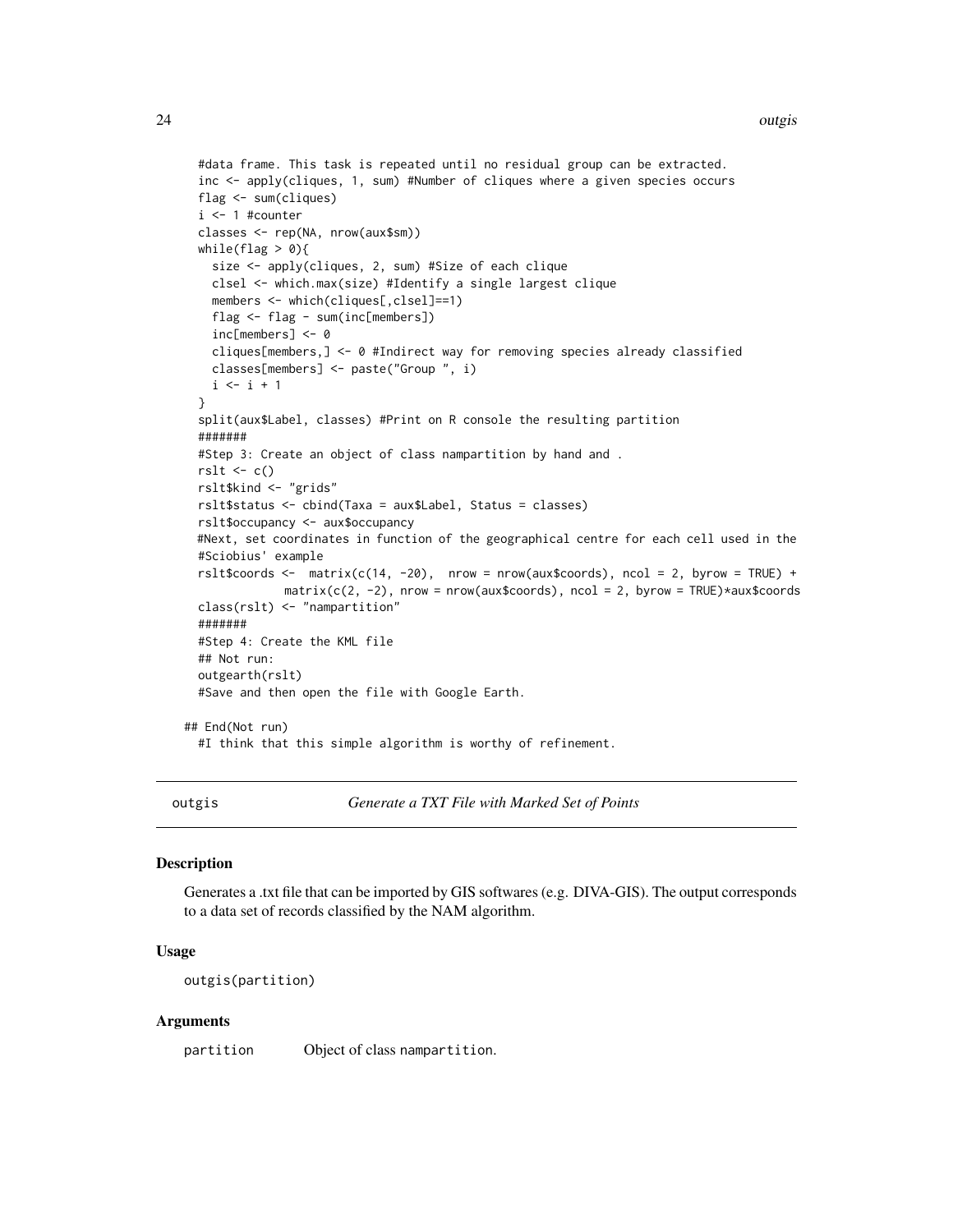#### <span id="page-24-0"></span>outgis 25 and 25 and 2012 the control of the control of the control of the control of the control of the control of the control of the control of the control of the control of the control of the control of the control of t

## Details

The generated file has four fields separated by commas: Label, X\_Long, Y\_Lat and NAMClass. The first line of the file corresponds to the headers.

## Note

Almost the totality of GIS softwares may convert our output into a shapefile of points. Particularly, DIVA-GIS users can open the generated .txt file via the menu DATA -> IMPORT POINTS TO SHAPEFILE -> FROM TEXT FILE (.TXT).

#### Author(s)

Daniel A. Dos Santos <dadossantos@csnat.unt.edu.ar>

## See Also

The homepage of DIVA-GIS is at <http://www.diva-gis.org/>. Function [cleavogram](#page-6-1) assists us for creating objects of class nampartition. The example developed below can be found also in the documentation for function [outgearth](#page-22-1).

```
#This example is driven by a new idea of a sympatry network partitioning.
#We will implement an algorithm based on the cliques found on the network and
#we will export the final classification into a txt file with fields separated by commas.
#######
#Step 1: Infer the network of co-extensive sympatry in the Sciobius example:
data(sciobius2x2)
aux <- gridinfer(dntable = sciobius2x2)
#######
#Step 2: Obtain the cliques
cliques <- netproperties(aux$sm)$Cliques
#######
#Step 3: Perform the new alogrithm on the data frame of cliques (1/0 table of species
#by cliques). Here, the maximum clique is selected and its members removed from the
#data frame. This task is repeated until no residual group can be extracted.
inc <- apply(cliques, 1, sum) #Number of cliques where a given species occurs
flag <- sum(cliques)
i \leq 1 #counter
classes <- rep(NA, nrow(aux$sm))
while(flag > 0){
  size <- apply(cliques, 2, sum) #Size of each clique
  clsel <- which.max(size) #Identify a single largest clique
  members <- which(cliques[,clsel]==1)
  flag <- flag - sum(inc[members])
  inc[members] <- 0
  cliques[members,] <- 0 #Indirect way for removing species already classified
  classes[members] <- paste("Group_", i)
  i \le i + 1}
split(aux$Label, classes) #Print on R console the resulting partition
```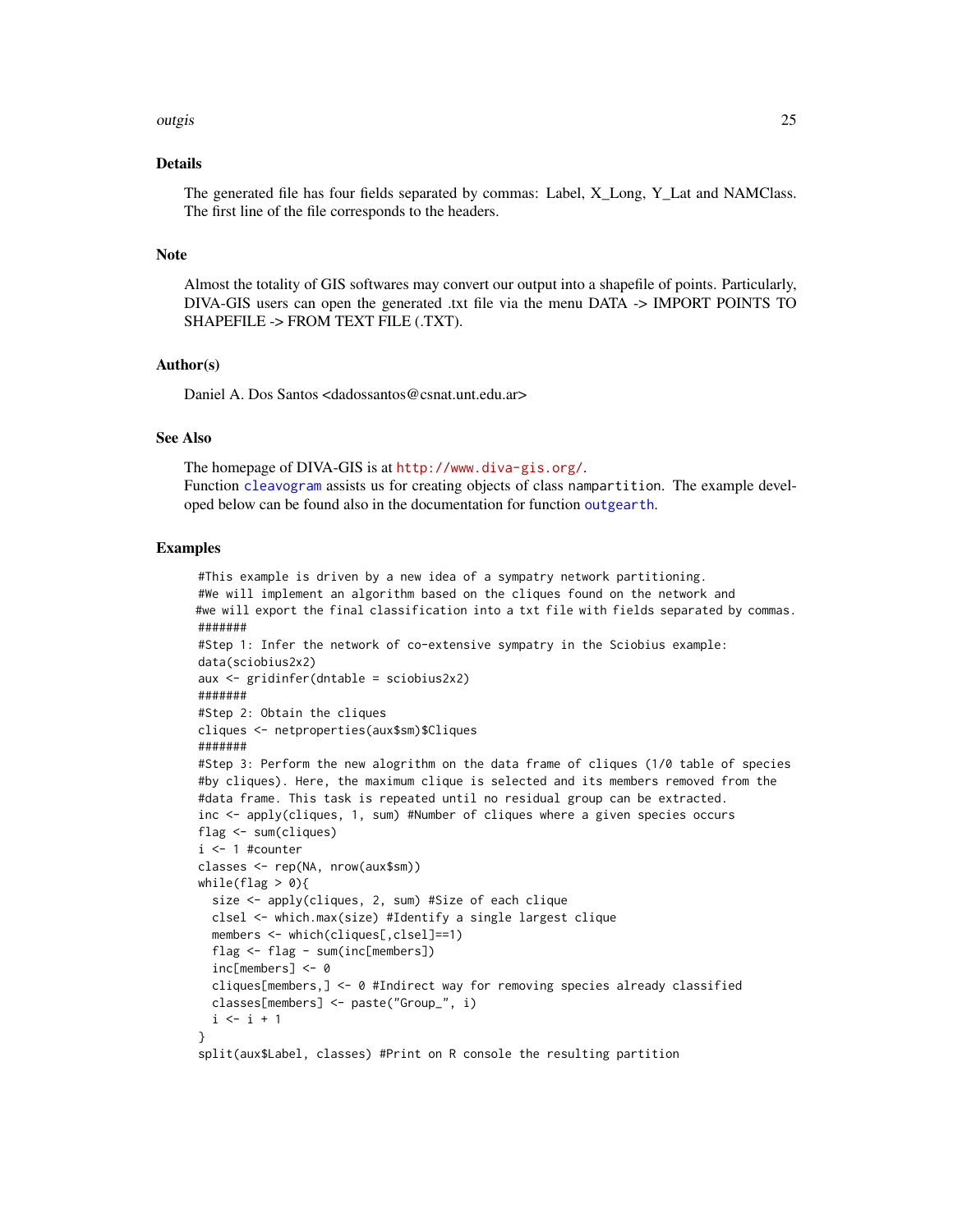```
#######
 #Step 3: Create an object of class nampartition by hand and .
 rslt \leftarrow c()
 rslt$kind <- "grids"
 rslt$status <- cbind(Taxa = aux$Label, Status = classes)
 rslt$occupancy <- aux$occupancy
 #Next, set coordinates in function of the geographical centre for each cell used in the
 #Sciobius' example
 rslt$coords <- matrix(c(14, -20), nrow = nrow(aux$coords), ncol = 2, byrow = TRUE) +
              matrix(c(2, -2), nrow = nrow(aux$coordinates), ncol = 2, byrow = TRUE)*aux$coordinatesclass(rslt) <- "nampartition"
 #######
 #Step 4: Create the txt file which is easily converted in to a shapefile
 #by any professional GIS software.
 ## Not run:
 outgis(rslt)
## End(Not run)
```
partitionindex *Partition Index of a Sympatry Network*

## Description

Calculates the actual partition index of a simple sympatry network and estimates its random expectancy under a Bernoulli graph model.

#### Usage

```
partitionindex(iptsymp, replica = 1)
```
#### Arguments

| iptsymp | Adjacency matrix associated to the network of interest.                   |
|---------|---------------------------------------------------------------------------|
| replica | Integer between 1 and 5000. Corresponds to the number of random adjacency |
|         | matrices to be generated.                                                 |

## Details

The partition index  $(PI)$  is based on the clustering coefficient measure  $(C)$ . For each network node, it takes into account the maximum between its own  $C$  value and the lowest  $C$  value recorded at its open neighbourhood. The selected value is known as clustering performance after Dos Santos et al. (2008). Finally, the mean of clustering performance is calculated.

(PI) is the statisitc to test the adequacy of the the newtork to be segregated into highly connected groups of species. The test counts the number of random simple graphs that yields a PI value higher or equal to the observed one.

Random expectancy for (PI) is based on matrices following a Bernoulli model. A random number between 0 and 1 is generated for each pair of species in the network. If this number is lower than the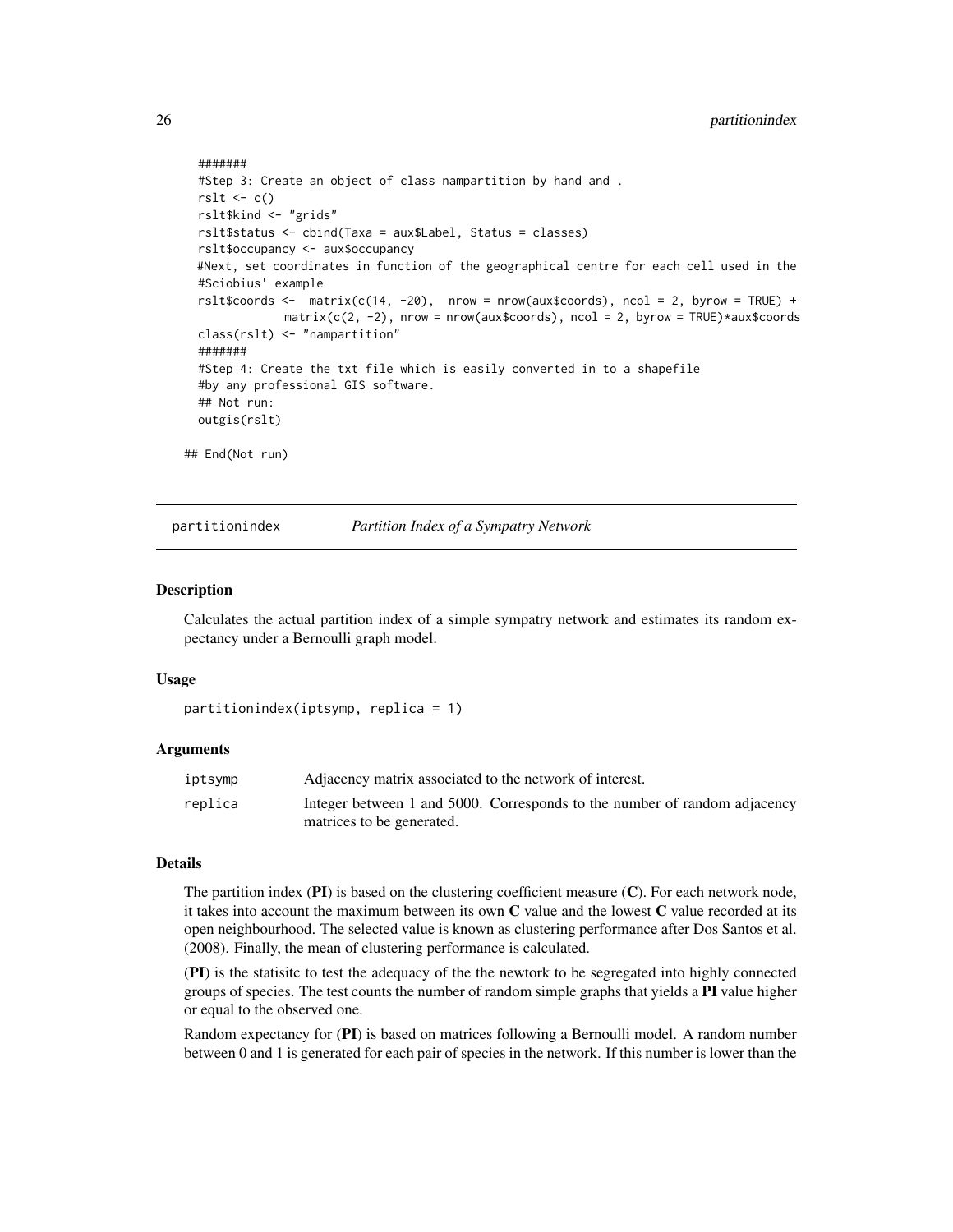#### <span id="page-26-0"></span>platyrrhini 27

observed density for the the network, the respective pair of species will remain tied in the random network.

The input argument iptsymp corresponds to any adjacency matrix that reflects the incidence (1) or not (0) of a sympatric link between pairs of species. If the input matrix is valued, scores higher than zero will be automatically coded 1 (otherwise, they will be coded 0).

## Value

If replica  $> 1$ , returns a list containing:

| ProbTie      | Density of network associated to.                                                                        |
|--------------|----------------------------------------------------------------------------------------------------------|
| PIobserved   | Observed $(PI)$ .                                                                                        |
| PIrandomized | Statistical summary of the randomly expected indices calculated through fivenum.                         |
| ProbTie      | Fraction of random scenarios where the calculated (PI) is higher than (or equal<br>to) the observed one. |

If replica  $= 1$ , the (PI) of the observed matrix is calculated.

## Author(s)

Daniel A. Dos Santos <dadossantos@csnat.unt.edu.ar>

## References

Dos Santos D.A., Fernandez H.R., Cuezzo M.G., Dominguez E. 2008. *Sympatry Inference and Network Analysis in Biogeography.* Systematic Biology 57:432-448.

## Examples

```
#Creates a Bernoulli graph of 100 nodes
A <- matrix(0, 100, 100)
aux <- ifelse(runif(choose(100, 2)) <= 0.3, 1, 0)
A[row(A) > col(A)] \leftarrow auxA + t(A) \rightarrow A#Prints the partition index on the R console
partitionindex(A)
#Produces 10 random samples and test significancy
partitionindex(A, 100)
```
platyrrhini *Neotropical Primates*

## Description

Distributional data of Neotropical primates arranged into an object of class dnpoint.

#### Usage

data(platyrrhini)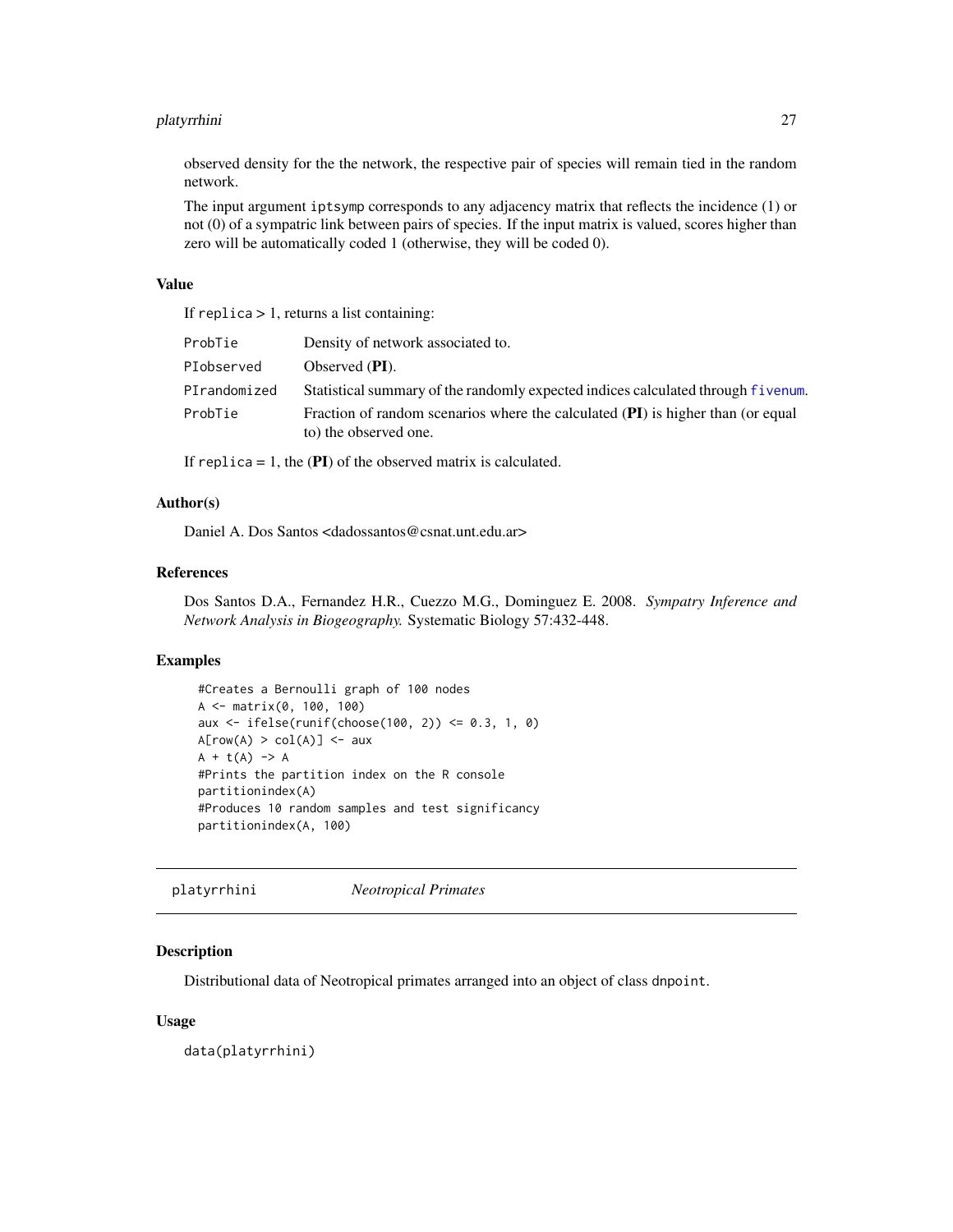## <span id="page-27-0"></span>Format

The format is: List of 4 \$ Numpoints: int 602 \$ Points :'data.frame': 602 obs. of 3 variables: ..\$ IDsp : num [1:602] 1 1 1 1 1 1 1 1 1 2 ... ..\$ Longitud: num [1:602] 9 10 11 12 9 10 11 12 13 10 ... ..\$ Latitud : num [1:602] 6 6 6 6 7 7 7 7 7 5 ... \$ Label : chr [1:106] "1" "10" "100" "101" ... \$ Type : chr "cartesian" - attr(\*, "class")= chr "dnpoint"

## Details

Goldani et al. (2006) coded the distribution of 106 Neotropical primate (Platyrrhini) species into 60 quadrats of 5 x 5 degrees as OGUs, detecting eight areas of endemism. Here, each species cell record was transformed into a punctual record so that its x and y coordinates are the respective column and row numbers of the cell in the original grid system. Numeric codes for species labels are the same as in Goldani et al. (2006).

## Source

Goldani A., Carvalho G.S., Bicca-Marques J.C. 2006. *Distribution Patterns of Neotropical Primates (Platyrrhini) Based on Parsimony Analysis of Endemicity.* Braz. J. Biol. 66(1a): 61-74.

## References

Dos Santos D.A., Cuezzo M.G., Reynaga M.C., Dominguez E. 2011. *Towards a Dynamic Analysis of Weighted Networks in Biogeography.* Systematic Biology (in press).

pointDemo *Interactive Assessment Demo of Affinity Between Dot Clouds*

#### **Description**

Using a graphical user interface (GUI), this function demonstrates the effects of changing the topology of dot clouds on the calculation of their strength of association.

## Usage

pointDemo()

#### Details

Two resources are used, a tcltk control window and a screen graphics device. In the first window, the user must specify the size of the dot clouds and can manipulate the layouts of point sets on the plotting area.

Once the "Draw!" button is pressed then the graphics device is waiting for the user to click and draw points. The length of the Euclidean minimum spanning trees (MST) for each set of points is indicated. The length of the MST associated to the joint set of points is also added. It is important to note how this last measure decreases as the dot clouds get close and interpenetrated. Sympatry is suggested when the joint MST is equal or lesser than the sum of individual MSTs (i.e. countersynergic property).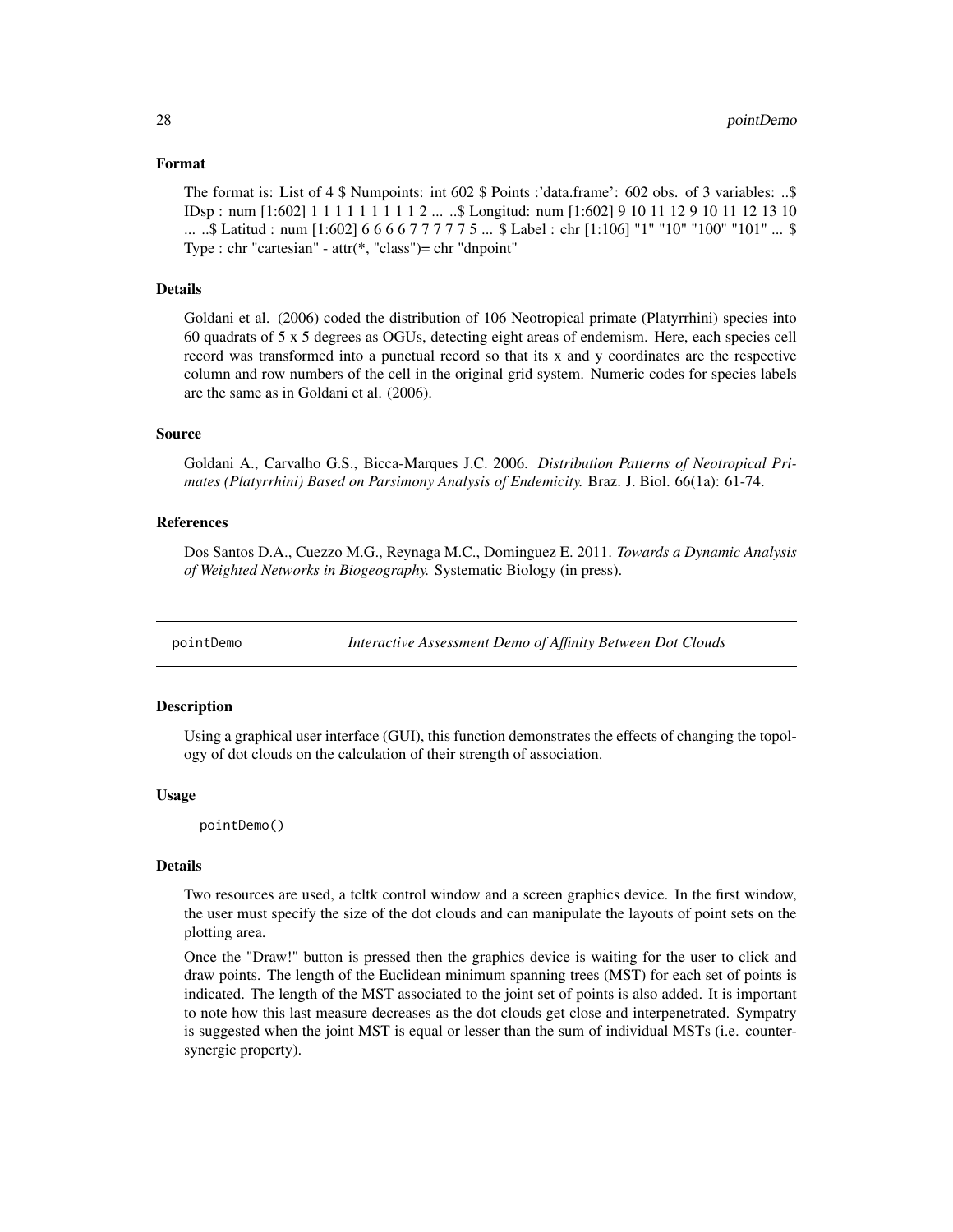## <span id="page-28-0"></span>procdnpoint 29

## Value

This function was designed for illustrating the procedure oriented to measure the degree of association between dot clouds. Anyway, it prints a data frame into the R console specifying the coordinates for each plotted point.

## Note

It seems impossible to measure sympatry between geographical entities without enclosing records into areas. However, I think that the refinement of the idea underlying this game can liberate us from the Procrustean nature of thinking distributions as bounded areas.

## Author(s)

Daniel A. Dos Santos <dadossantos@csnat.unt.edu.ar>

## See Also

[toposimilar](#page-36-1)

## Examples

## Not run: pointDemo()

<span id="page-28-1"></span>procdnpoint *Pre-processing of Raw Point Data*

#### Description

Transforms raw data of point distributions into formats appropriate for ulterior analysis. Please, see the details section for the different tasks that this function performs.

#### Usage

```
procdnpoint(dnpoint, tolerance = 1e-03)
```
## Arguments

| dnpoint   | The object 'dnpoint' to be pre-processed.                                        |
|-----------|----------------------------------------------------------------------------------|
| tolerance | A value specifying the maximal distance to consider any point of the data set to |
|           | be 'close enough' to the known or observed records of each species.              |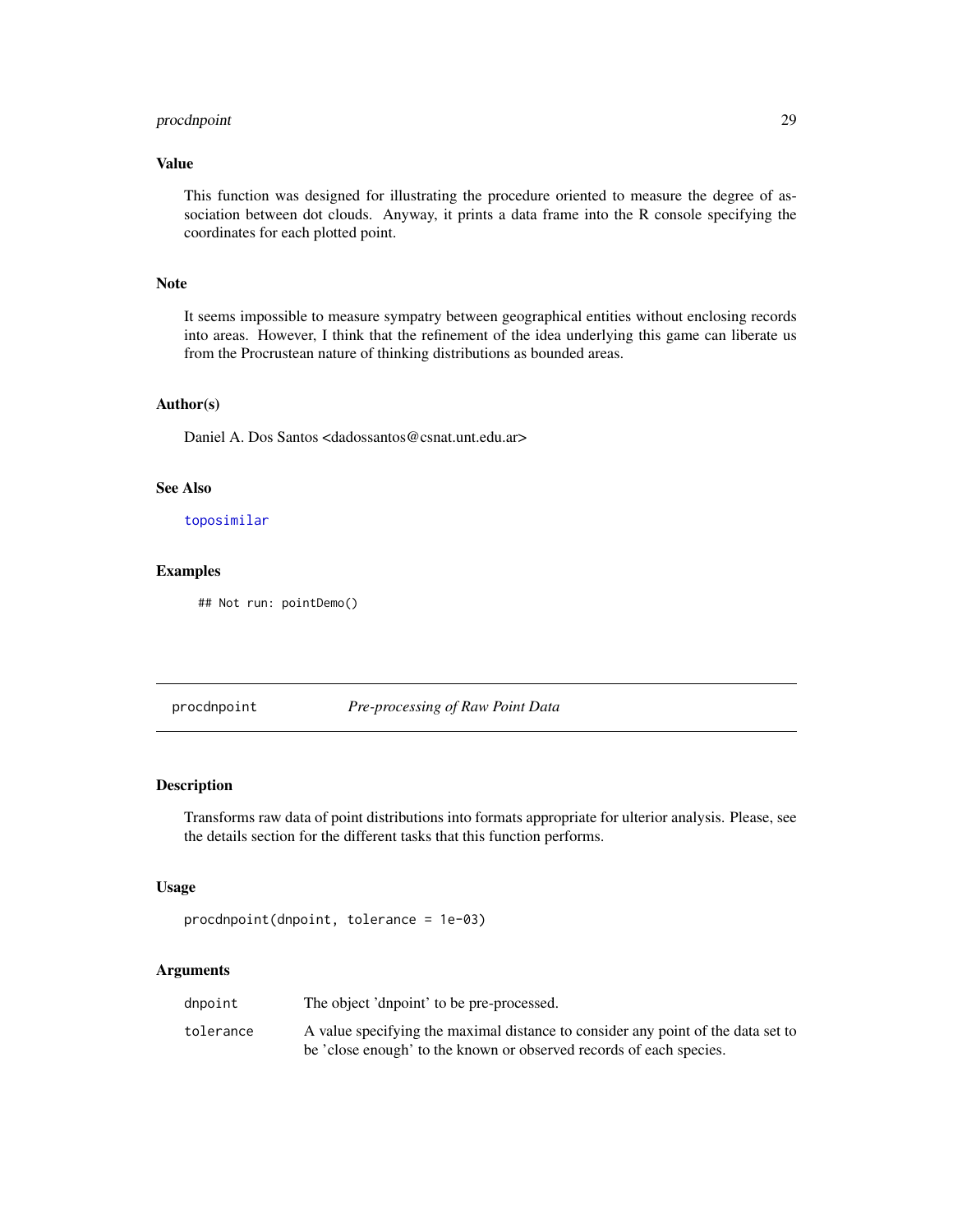## <span id="page-29-0"></span>Details

The structure of data is firstly polished in removing duplicated points. Three main tasks are then developed:

1) Distance calculations. Two matrices are produced: (i) points X points, and (ii) species X points. Great circle or Euclidean distances are calculated if the coordinate system is geographical or rectangular, respectively. The second matrix of species X points corresponds to the Hausdorff distance between any single point of the data and the set of observed points for each species.

2) Data organization. A Boolean table accounts for the real species distributions. Here, species are the rows whereas the universe of unique records is arranged into columns. Although it is redundant, a list of species occurrences is also created. This list enables us to include additional points for each species if those extra points are separated from the observed/known points by a negligible distance. The parameter tolerance dictates the criterion to consider a spatial gap between records as negligible.

The argument tolerance is assumed to be in kilometers for the geographical coordinate system. Eventually, negative values are converted to absolute ones. You can pass a numeric vector specifying the tolerance radius for each point of the data set. If the length of the vector tolerance differs from the number of points indicated by the input object, then its values are recycled through rep function until they reach the required length. Finally, if different tolerance values are set to the same point because there are different species occurring on it, then we arbitrarily consider the corresponding value in lexicographic order.

3) Minimum spanning tree report. For each species, a full report about its MST is provided (i.e. total length, endvertices of MST arcs, normalized weight for each point proportional to the mean length of its incident MST arcs).

#### Value

An object of class dotdata, which is a list with elements:

| Call      | All arguments passed to this function when it was called.                                                                                  |
|-----------|--------------------------------------------------------------------------------------------------------------------------------------------|
| Label     | Character vector giving the labels for each species.                                                                                       |
| dntable   | Boolean distributional table of species by records.                                                                                        |
| Occupancy | List of sampled records by species. Additional points falling in the tolerance<br>radius around observed points are also included.         |
| Coords    | Two-columns table with (Longitude, Latitude)/ $(x, y)$ coordinates for the reposi-<br>tory of unique points found throughout the data set. |
| MSTsp     | List with data about the minimum spanning tree for each species.                                                                           |
|           |                                                                                                                                            |

## Author(s)

Daniel A. Dos Santos <dadossantos@csnat.unt.edu.ar>

## See Also

Objects of class 'dnpoint' are created via [read.coord](#page-30-1) from an input txt file of point coordinates. The minimum spanning tree report is provided by [mst](#page-16-1)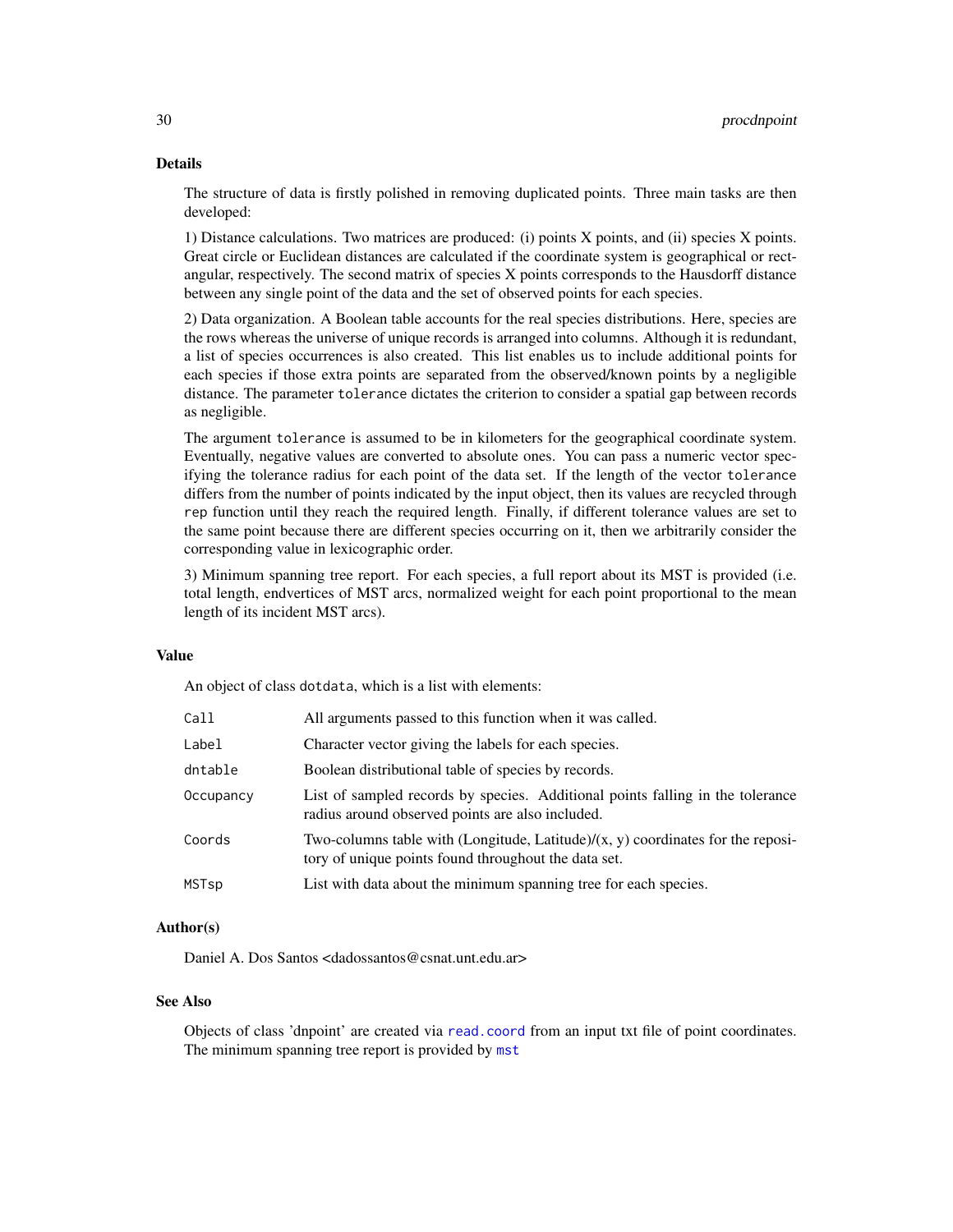#### <span id="page-30-0"></span>read.coord 31

## Examples

```
#####
# You can recognize the format of a typical input file
# in the following created .txt:
write(c("sp", "latitude", "longitude"), file= "proof.txt", ncolumns = 3, append = TRUE, sep = ",")
# Sample 20 points from a normal distribution and segregate them into two sets equally sized.
x < -c (rnorm(10), rnorm(10, 2))
y \le - rnorm(20)for (i in 1:20)
  write(c(LETTERS[ceiling(i/10)], x[i], y[i], file='proof.txt", 3, TRUE, sep = ",")
# Put getwd() to identify the path where
# the file 'proof.txt' has been located
# Read the generated file.
proof <- read.coord(inputfile = "proof.txt", type = "cartesian")
procdnpoint(proof) # Show the values returned by this function
#####
unlink("proof.txt") # Delete
```
<span id="page-30-1"></span>read.coord *Read a List of Points from a txt File*

#### **Description**

Marked set of points are read from a given input file. Both geographical and Cartesian coordinates are accepted.

#### Usage

```
read.cord(inputfile = "", type = "geographical")
```
## Arguments

| inputfile | Filename with complete path. By default, a Windows file dialog is open to<br>choose the input file.                                                                                    |
|-----------|----------------------------------------------------------------------------------------------------------------------------------------------------------------------------------------|
| type      | A character string naming the coordinate system in which points have been refer-<br>enced. A partial matching is performed against these arguments: "geographical"<br>and "cartesian". |

## Details

The input file should have three fields separated by commas. A header (i.e. first line) is required to differentiate latitude from longitude accurately. The first field must hold the species IDs. The second and third fields corresponds to the longitude and latitude indistinctly. If points are derived from a Cartesian system of coordinates, longitude and latitude fields will be interpreted as the abscissa and ordinate respectively.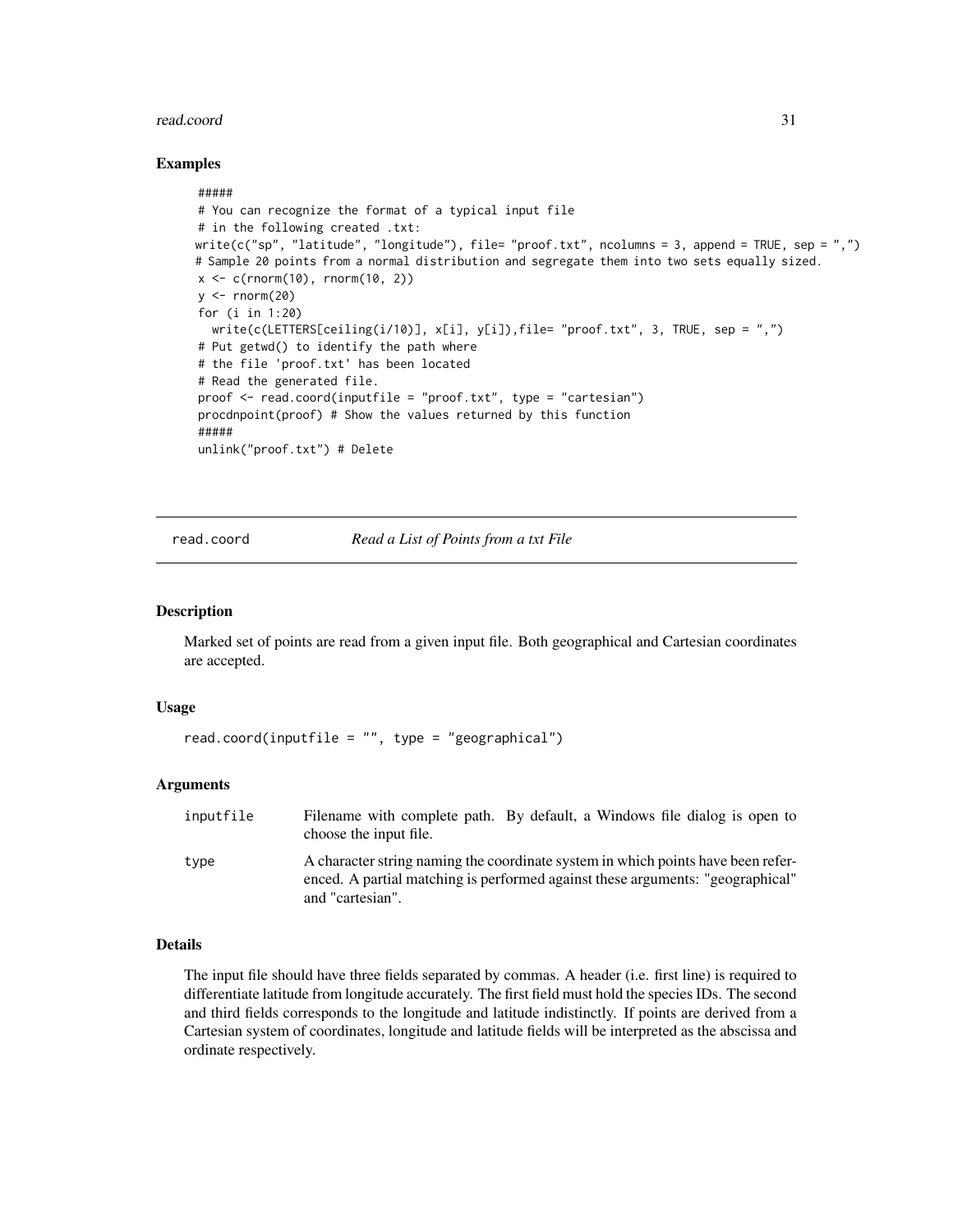## <span id="page-31-0"></span>Value

An object of class dnpoint, which is a list with elements:

| Numpoints | Number of read points.                                                                                                 |
|-----------|------------------------------------------------------------------------------------------------------------------------|
| Points    | Data frame with columns (1) indices for species, (2) Longitude and (3) Latitude.<br>Coordinates are in decimal format. |
| Label     | Character vector of species labels.                                                                                    |
| Type      | String specifying the type of coordinate system passed as argument.                                                    |

## Author(s)

Daniel A. Dos Santos <dadossantos@csnat.unt.edu.ar>

## Examples

```
#####
# You can recognize the format of a typical input file
# in the following created .txt:
write(c("sp", "latitude", "longitude"), file= "proof.txt", 3, TRUE, sep = ",")
for (i in 1:10)
 write(c(LETTERS[i], i*1.5, i*-8.6), file='proof.txt", 3, TRUE, sep = ",")proof <- read.coord("proof.txt") # Put getwd() to identify the path where
                                 # the file 'proof.txt' has been located
#####
```
unlink("proof.txt") # Delete

reweight *Reweighting of Links from an Adjacency Weighted Matrix*

## Description

Transforms a weighted matrix into another one constrained into a common scale of relative strength. Values are reweighted by a combination of rewards and punishments. For a given link, its relative strength increases with the number of triads where it is the strongest and decreases with the number of triads where it is the weakest.

## Usage

```
reweight(wm, similarity = TRUE, t1t2 = if(similarity) c(\theta, 1) else c(Inf, \theta),
  normalized = TRUE)
```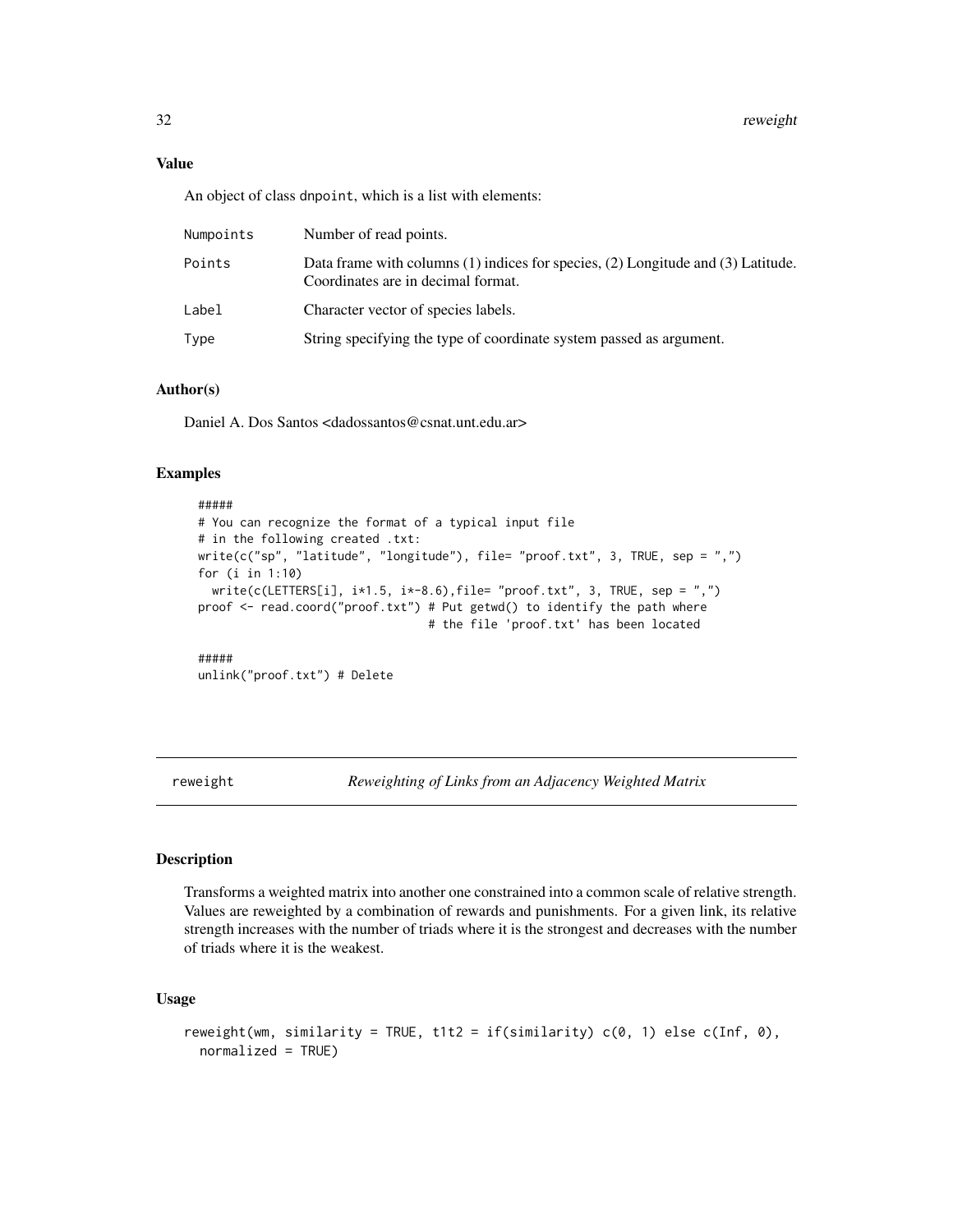#### reweight 33

#### Arguments

| wm         | Square and symmetric matrix filled with valued score of spatial affinity.                                                                                                                                               |
|------------|-------------------------------------------------------------------------------------------------------------------------------------------------------------------------------------------------------------------------|
| similarity | Logical, depending on the existence of direct or inverse relationship between<br>matrix scores and the spatial affinity between species (i.e. TRUE: high scores -<br>high affinity; FALSE: low scores - high affinity). |
| t1t2       | Non-negative numeric vector, conventionally of length 2.                                                                                                                                                                |
| normalized | Logical, if TRUE output values are linearly transformed into the scale $[0, 1]$ .                                                                                                                                       |

## **Details**

The vector t1t2 holds the thresholds to delimit intervals for meaningful association. If similarity is TRUE, any value of the original matrix lower than min(t1t2) is discarded for further consideration because it represents the lower bound for meaningful association. On the other hand, any value of the input matrix equal or higher than the upper bound (i.e.  $max(t1t2)$ ) is deemed to be maximally similar and coded 1 in the output. If similarity is FALSE, any link lower than  $min(t1t2)$  represent close affinity between species, and conversely any link equal or higher than max(t1t2) denote no affinity at all between its endvertices.

The dichotomization is a common procedure to transform weighted matrices into binary ones. Values are set 1 or 0 depending on the location of some cutoff value. This function also enables us to perform a hard thresholding when the parameter t1t2 has been fed with a single value. Under this setting, the final reweighted matrix will be binary. If similarity is TRUE (FALSE), entries are 1 if original values are equal or higher (lower) than t1t2, otherwise entries are 0.

## Value

A similarity matrix composed of reweighted values. Values are constrained into the interval [0, 1] under the option of normalization. Here, null association is coded with a zero (0), whereas the unity (1) corresponds to the optimal meaningful association.

## Author(s)

Daniel A. Dos Santos <dadossantos@csnat.unt.edu.ar>

## References

Dos Santos D.A., Cuezzo M.G., Reynaga M.C., Dominguez E. 2011. *Towards a Dynamic Analysis of Weighted Networks in Biogeography.* Systematic Biology (in press).

```
#Example to show an interesting numerical property of the reweighting formula, i.e.
#its convergence to the same rescaled matrix after several self-iterations
nitems <- 25
ej <- matrix(0, nitems, nitems)
ej[row(ej) > col(ej)] <- runif(nitems*(nitems - 1)/2)
t(ej) + ej \rightarrow ejdiag(ej) <- 1
### Display three graphics
op <- par(mar = rep(3, 4), mfrow = c(3, 1))
```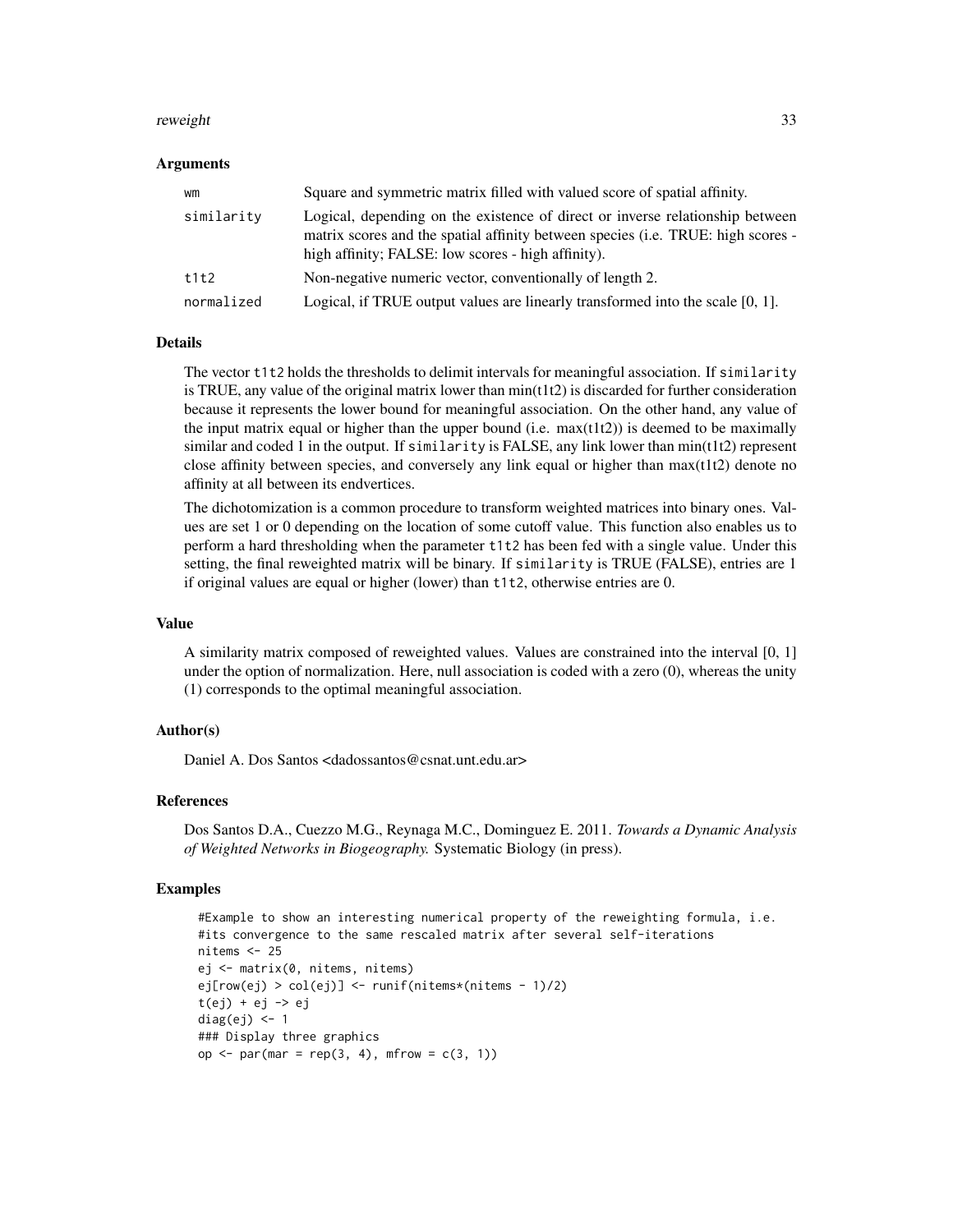```
plot(unlist(ej),unlist(reweight(ej)), xlab = "Input matrix", ylab = "Reweighted matrix", main = "First reweight
#Iterative reweighting
histcor <- c()
#Perform 100 iterations
for(i in 1:100) {
  reweight(ej) -> rej
  b \leftarrow c()for(k in 1:(nrow(ej) - 1))
    for(j in (k + 1):nrow(ej)) {
      a \leftarrow (ej[k, j] \ge eig[k, j] + (rej[k, j] \ge rej[k, j])b \leq c(b, sum(a == 2)/sum(a > 0))}
  histcor <- c(histcor, mean(b))
  ej <- rej
}
plot(unlist(ej),unlist(reweight(ej)), xlab = "Input matrix", ylab = "Reweighted matrix",
     main = "Reweighting after several iterations")
plot(histcor, xlab = "Iteration", ylab = "Cross adjustment",
     main = "Evolution of the resemblance between input and reweigthed network")
## At end of plotting, reset to previous settings:
par(op)
```
sciobius2x2 *Sciobius Grid Occupancy Data*

#### **Description**

Presence/absence data of 47 South African species of weevils over a squared grid of 2 x 2 degrees.

## Usage

data(sciobius2x2)

## Format

A data frame with 49 observations on 25 columns. Columns are the grid cells in the study area (South Africa). The first pair of rows correspond to the coordinates of cells in the grid system (i.e. numeric indices of the cells in the rectangular layout of the grid).

The rest of rows are the species. Presence is indicated with 1 and absence with 0.

#### Details

Morrone (1994) provides the original matrix for this classical example, but ulterior corrections are introduced by Mast and Nyffeler (2003). The corrected version of the data are here represented. Species names are coded through two letters following the nomclature of Mast and Nyffeler (2003).

## Source

Schoeman, A. S. 1983. *Revision of the Genus Sciobius Schonherr (Coleoptera: Curculionidae).* Entomol. Mem. Dep. Agric. Repub. S. Afr. 59:1-50.

<span id="page-33-0"></span>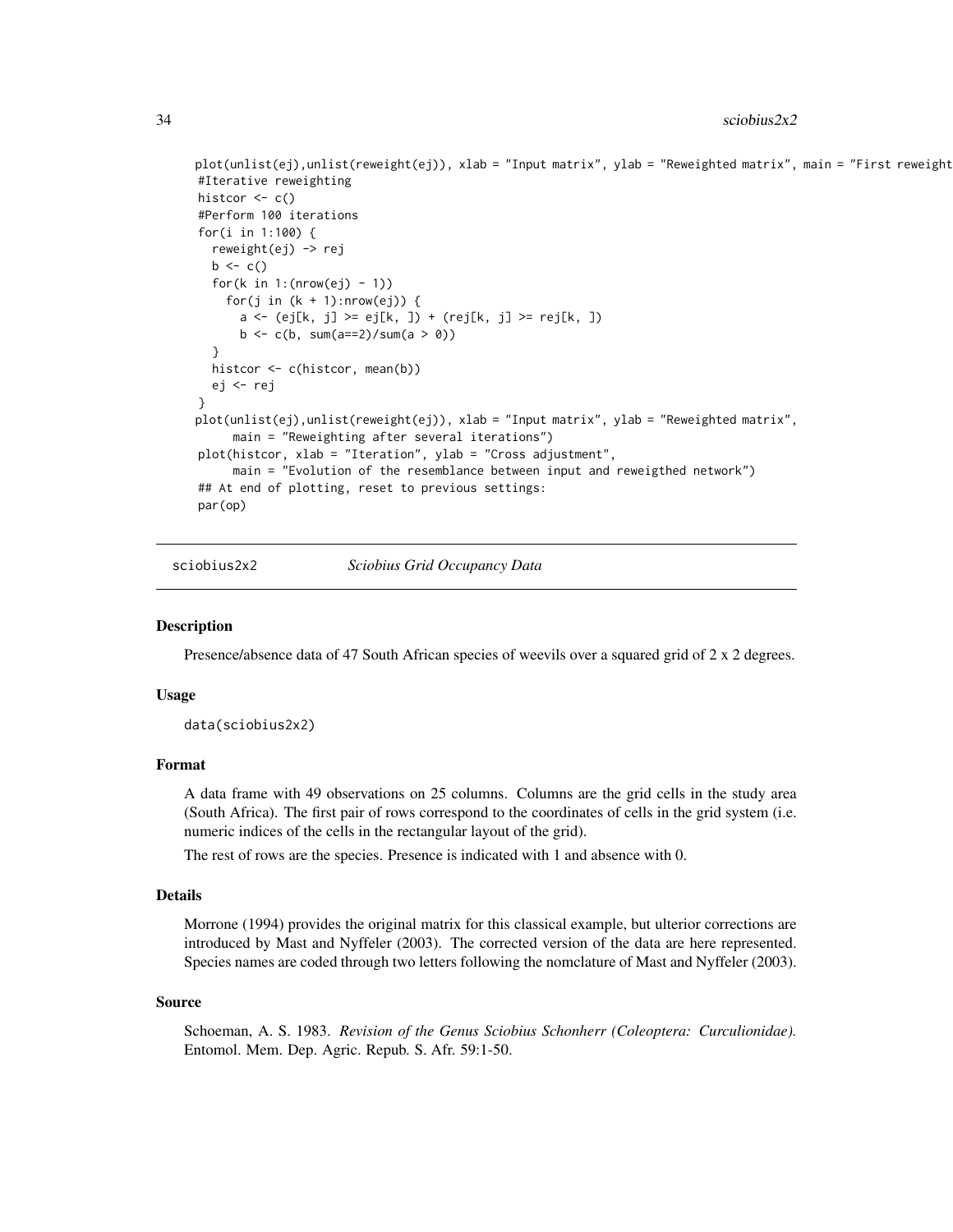#### <span id="page-34-0"></span>stablecouple 35

## References

Morrone, J. J. 1994. *On the Identification of Areas of Endemism.* Syst. Biol. 43:438-441.

Mast, A. R., and R. Nyffeler. 2003. *Using a Null Model to Recognize Significant Co- occurrence Prior to Identifying Candidate Areas of Endemism.* Syst. Biol. 52:271-280.

<span id="page-34-1"></span>stablecouple *Stable Matching Derived from Spatial Affinity Matrices*

#### Description

Produces a partition into stable couples from a set of species arranged into a symmetric matrix of spatial affinity. Self-matched elements are allowable.

## Usage

```
stablecouple(mt, selfprefmethod = "customized", similarity = TRUE,
initselfpref = if(similarity) 1e-07 else median(mt[lower.tri(mt)]),
prob = 0.5)
```
#### Arguments

| mt           | Square and symmetric matrix filled with valued score of spatial affinity.                                                                                                                                                                                                                                                                                                                                                                                                            |
|--------------|--------------------------------------------------------------------------------------------------------------------------------------------------------------------------------------------------------------------------------------------------------------------------------------------------------------------------------------------------------------------------------------------------------------------------------------------------------------------------------------|
|              | selfprefmethod String specifying the method to set the main diagonal of selfpreferences. Op-<br>tions are "two-means", "mean", "quantile" and "cutomized".                                                                                                                                                                                                                                                                                                                           |
| similarity   | Logical, depending on the existence of direct or inverse relationship between<br>matrix scores and the spatial affinity between species (i.e. TRUE: high scores -<br>high affinity; FALSE: low scores - high affinity).                                                                                                                                                                                                                                                              |
| initselfpref | Numeric vector, it is forced to have the same length as the number of matrix<br>rows. If NULL, it is directly replaced by the main diagonal of the input matrix<br>itself. This vector bounds the domain of selfpreferences for each species. Thus,<br>for a given species with initial selfpreference set at k, associations with other<br>species are taken into account if their values belong to the interval [k, 1] (or [0,<br>k]) in the similarity (or dissimilarity) matrix. |
| prob         | Single numeric value between 0 and 1 used as probability for the method "quan-<br><b>tile''</b> . The default value of 0.5 corresponds to the median.                                                                                                                                                                                                                                                                                                                                |

## Details

The stable marriage problem is that of matching *n* men and *n* women, each of whom has ranked the members of the opposite sex in order of preference, so that no unmatched couple both prefer each other to their partners under the matching. The stable marriage assignment problem was introduced by Gale and Shapley (1962) in the context of assigning applicants to colleges, taking into account the preferences of both the applicants and the colleges.

The roommates problem is essentially a version of the stable marriage problem involving just one set. Each item in the set ranks the *n* - 1 others in order of preference. The object is to find a stable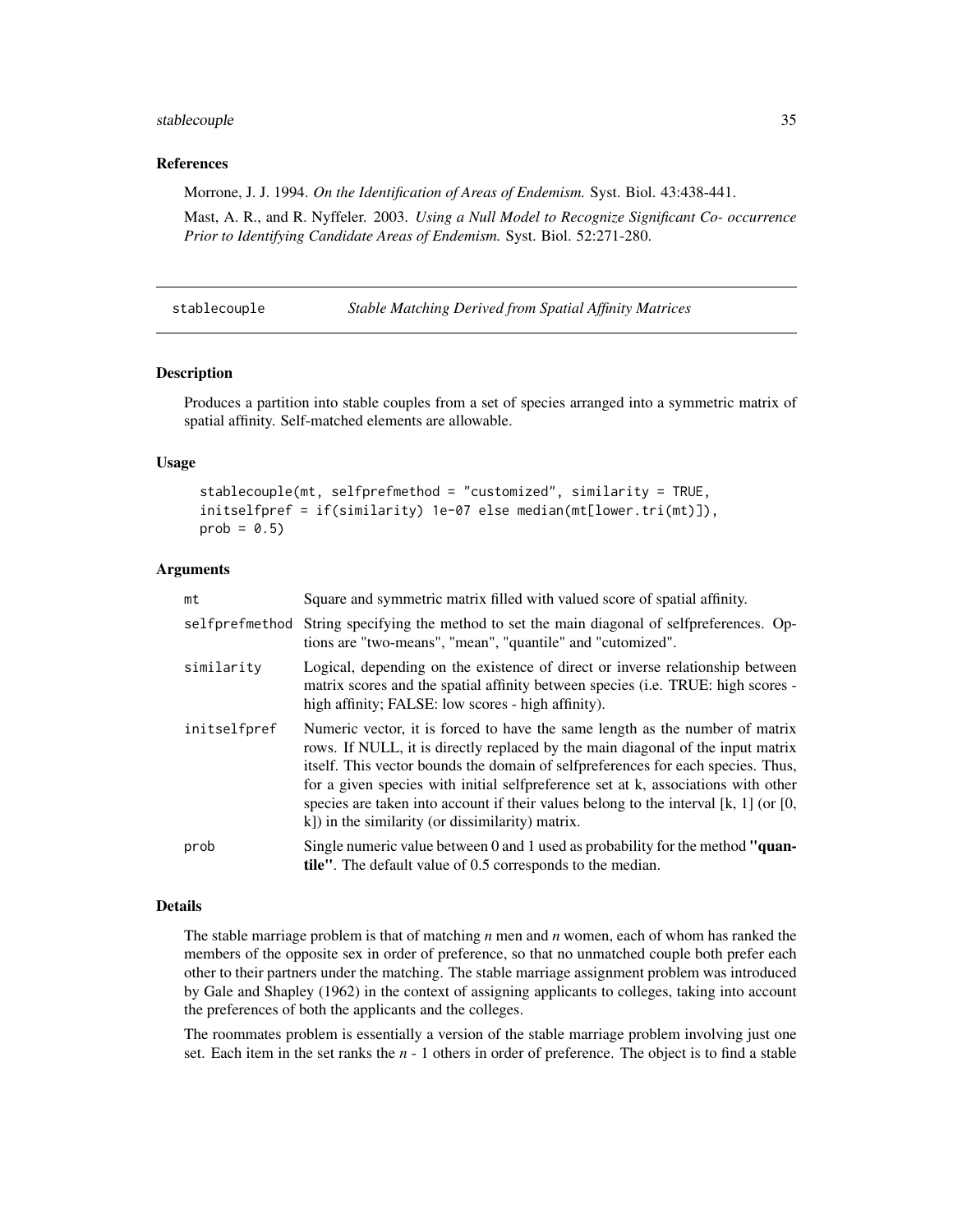<span id="page-35-0"></span>matching, which is a partition of the set into pairs of roommates such that no two items which are not roommates both prefer each other to their actual couples.

In biogeography, pairs of co-distributed species are considered pointers to some underlying factor driving that particular pattern (either historical or ecological one). It seems then reasonable to recognize stable couples of species in the matrix of spatial affinity in order to capture its main structure of co-distribution. The bulk of strong links between species is expected to be included in the pool of stable pairs. So, the measures of affinity associated to that pool can be used to extract a cutoff value to differentiate strong from weak links relating to the data under analysis.

The profile of preferences for each species are dictated by its respective row in the input matrix. Self-matchings are possible. Selfpreferences are coded along the main diagonal and can be set by the user through a numeric vector. Alternatively, different methods can be applied on the set of association scores bounded by initselfpref, namely 1) "two-means": splits the scores into two classes of magnitude through the standard k-means algorihtm. The selfpreference is obtained from the midpoint between both classes; 2) "mean": takes the mean from the sampled values; 3) "quantile": produces the sample quantile corresponding to the given probability prob; 4) "customized": the intial reference provided by initselfpref becomes the final setting.

In dealing with symmetric matrices of affinity, there is a simple algorithm to find the stable matching (Rodrigues-Neto 2007). Let *n* be a strictly positive integer. Let  $A = \{1, 2, ..., n\}$  be the set of items in a population. Find the pair of elements  $(i, j)$  from A X A with the maximum (or minimum) score in the similarity (or dissimilarity) matrix. Match i with j and remove them from the population. Then repeat the procedure with the remaining population until no more items could be matched.

#### Value

This function returns a list with three components:

| stpairs | Integer indices corresponding to the stable couple for each element. Remember<br>that self-matchings may be also reported. |
|---------|----------------------------------------------------------------------------------------------------------------------------|
| valref  | Numeric vector. Spatial affinities associated to the selected pairs.                                                       |
| valdiag | Numeric vector. Values of used selfpreferences.                                                                            |

## Author(s)

Daniel A. Dos Santos <dadossantos@csnat.unt.edu.ar>

## References

Gale D., Shapley L.S. 1962. *College Admissions and the Stability of Marriage.* Amer. Math. Monthly 69: 9-15.

Rodrigues-Neto J.A. 2007. *Representing Roommates' Preferences with Symmetric Utilities.* Journal of Economic Theory 135(1): 545-550.

## See Also

Quantiles are estimated by the [quantile](#page-0-0) function provided by the stats package. The method "two-means" uses the function [kmeans](#page-0-0) with its argument centers set to 2.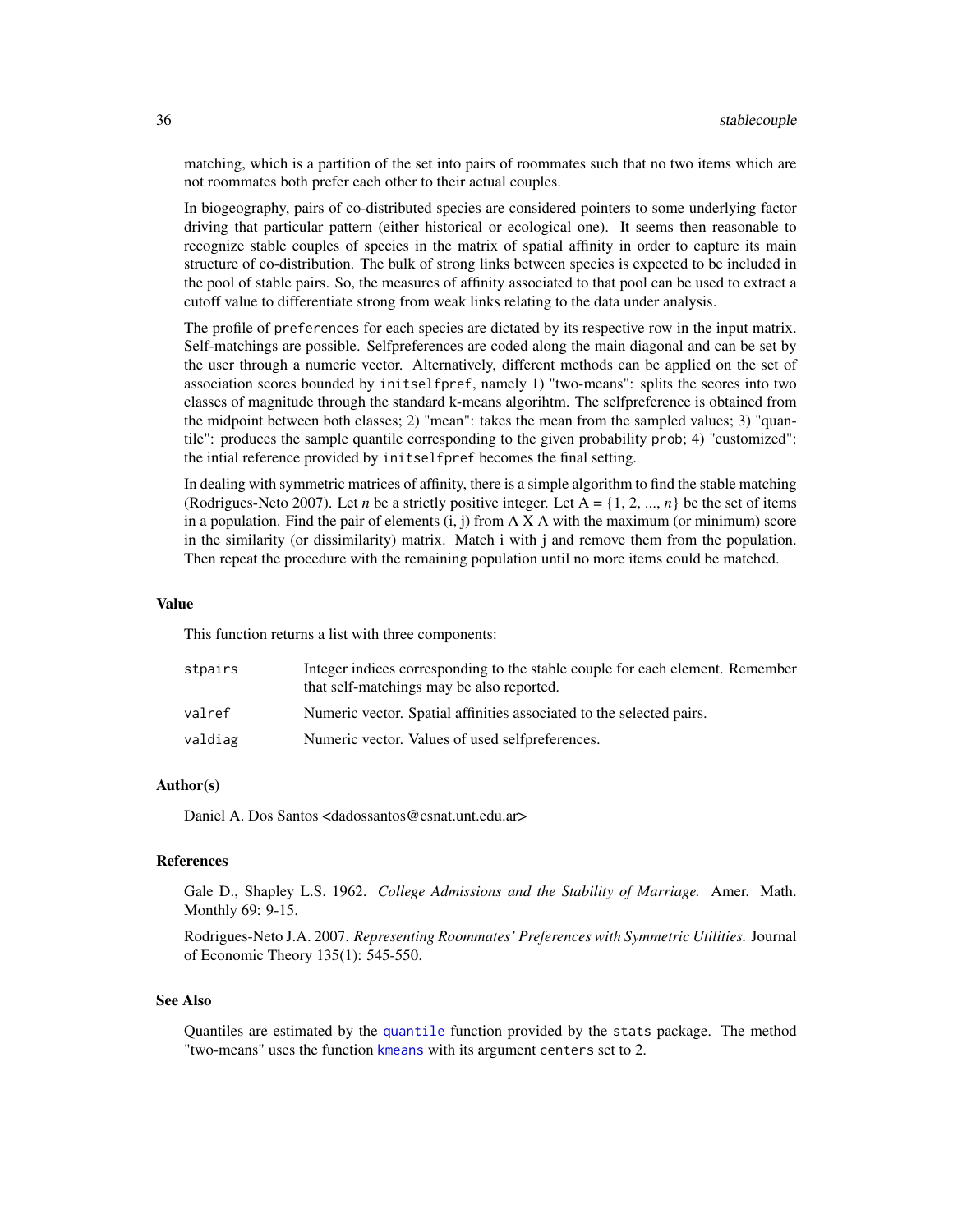## <span id="page-36-0"></span>toposimilar 37

#### Examples

```
data(mayflynz)
aux <- procdnpoint(mayflynz)
mtx1 <- acsh(aux) # Construct the dissimilarity matrix between species sets of points.
mtx2 <- toposimilar(aux) # Now, construct the similarity matrix
st1 <- stablecouple(mtx1, similarity = FALSE) #Stable matchings under mtx1
st2 <- stablecouple(mtx2) #Stable matchings under mtx2
#Following, plots the same set of species along three parallel axes.
plot(rep(1:3, each = 40), rep(1:40, 3), main = "STABLE MATCHINGS", axes = FALSE,
     ylab = "", xlab = "", pch = 19)mtext("Couplings induced by mtx1", side = 1, line = 1, at = 1.5)
mtext("(dissimilarity matrix)", side = 1, line = 2, at = 1.5)
mtext("Couplings induced by mtx2", side = 1, line = 1, at = 2.5)
mtext("(similarity matrix)", side = 1, line = 2, at = 2.5)
#Each matching is represented by a segment. Self-matchings are horizontal
#line segments. Note that symmetry means identical behavior of the involved
#pair of taxa along the profiles of stable couplings.
segments(rep(1, 40), 1:40, rep(2, 40), st1$stpairs, col = 2, lwd = 2)
segments(rep(2, 40), 1:40, rep(3, 40), st2$stpairs, col = 2, lwd = 2)
```
<span id="page-36-1"></span>toposimilar *Resemblance between Process Point Patterns*

#### **Description**

Produces a weighted matrix of sympatric association between species from their points of occurrence.

#### Usage

toposimilar(dotdata)

#### Arguments

dotdata Object of class 'dotdata'

#### Details

This function accounts for the strength of sympatric relationships between species. In considering traditional approaches to measure sympatry, distributions are coded into some contour maps and the percentage of overlap between distributions is then calculated. Here, there is independence from explicit species areas, so arbitrary enclosing areas for the raw points of occurrence are avoided. On the contrary, this function focuses on the resemblance between patterns of spatial occupancy followed by the records themselves.

The minimum spanning tree (MST) of species dots are used as the operational tool to capture the skeleton of their spatial pattern. If two sets of points associated to a pair of species are both close and interpenetrated (i.e. exhibit a similar pattern and likely belong to an underlying area of common membership), the MST of the joint set of points is expected to be formed by several arcs connecting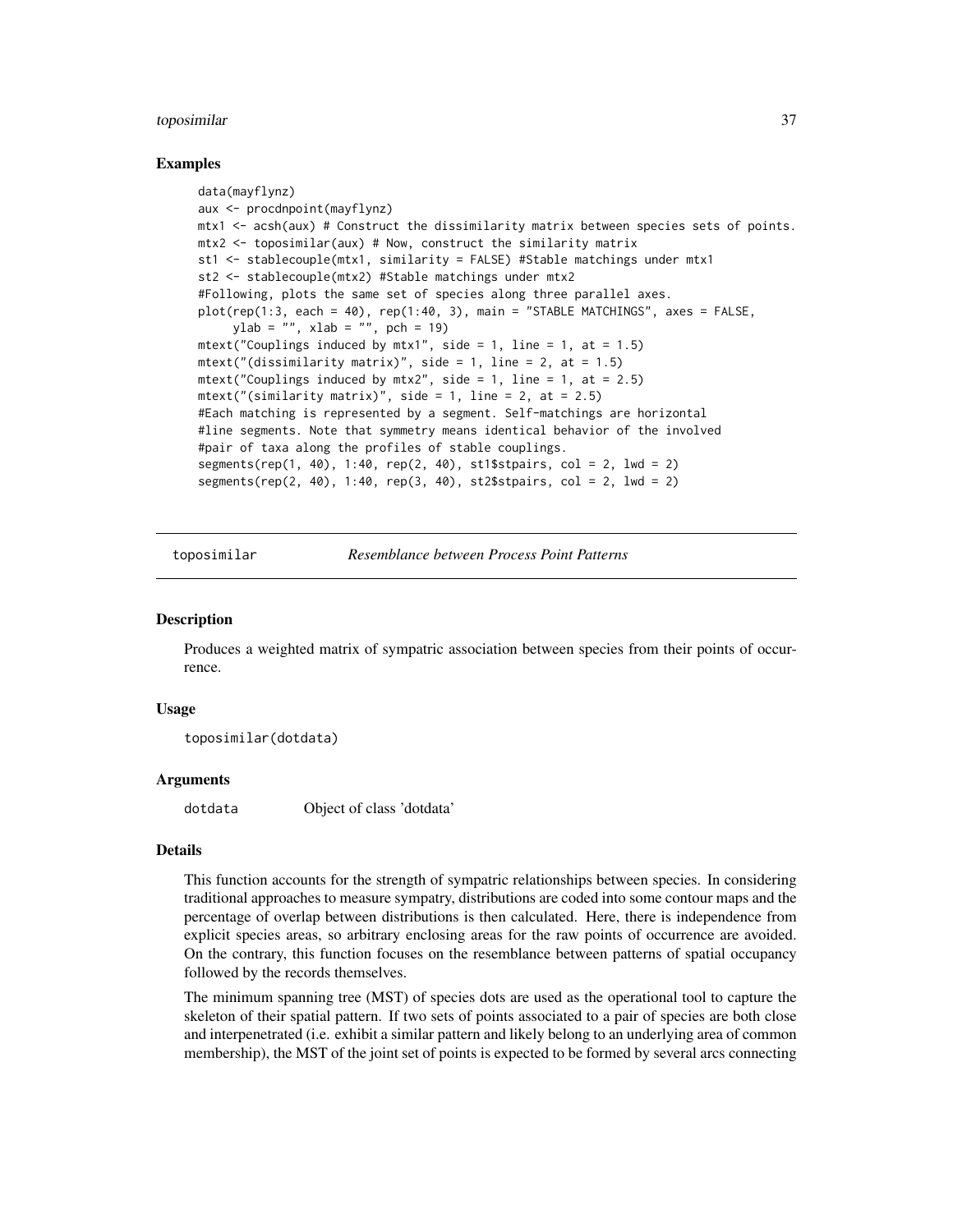interspecific pair of points. For a pair of species, sympatry is considered when their joint set of points gives rises to a MST not longer than the sum of the individual MST lengths associated to each species. If two species have a single record each, they are considered maximally sympatric if they co-occur at the same single point.

## Value

Returns a matrix that expresses the spatial similarity between species point sets. Non-negative values suggest sympatry and denote the relative strength of association in the interval [0, 1]. Negative values suggest allopatry and correspond (their absolute image) to the shortest geographical gap between dot sets.

## Author(s)

Daniel A. Dos Santos <dadossantos@csnat.unt.edu.ar>

## References

Dos Santos D.A., Cuezzo M.G., Reynaga M.C., Dominguez E. 2011. *Towards a Dynamic Analysis of Weighted Networks in Biogeography.* Systematic Biology (in press).

Dos Santos D.A., Deutsch R. 2010. *The Positive Matching Index: a New Similarity Measure with Optimal Characteristics.* Pattern Recognition Letters 31: 1570-1576.

## See Also

Objects of class 'dotdata' are created via [procdnpoint](#page-28-1).

```
data(mayflynz)
aux <- procdnpoint(mayflynz)
# Infer the weighted sympatry matrix and display
# a portion of its entries.
head(toposimilar(aux))
```
<span id="page-37-0"></span>